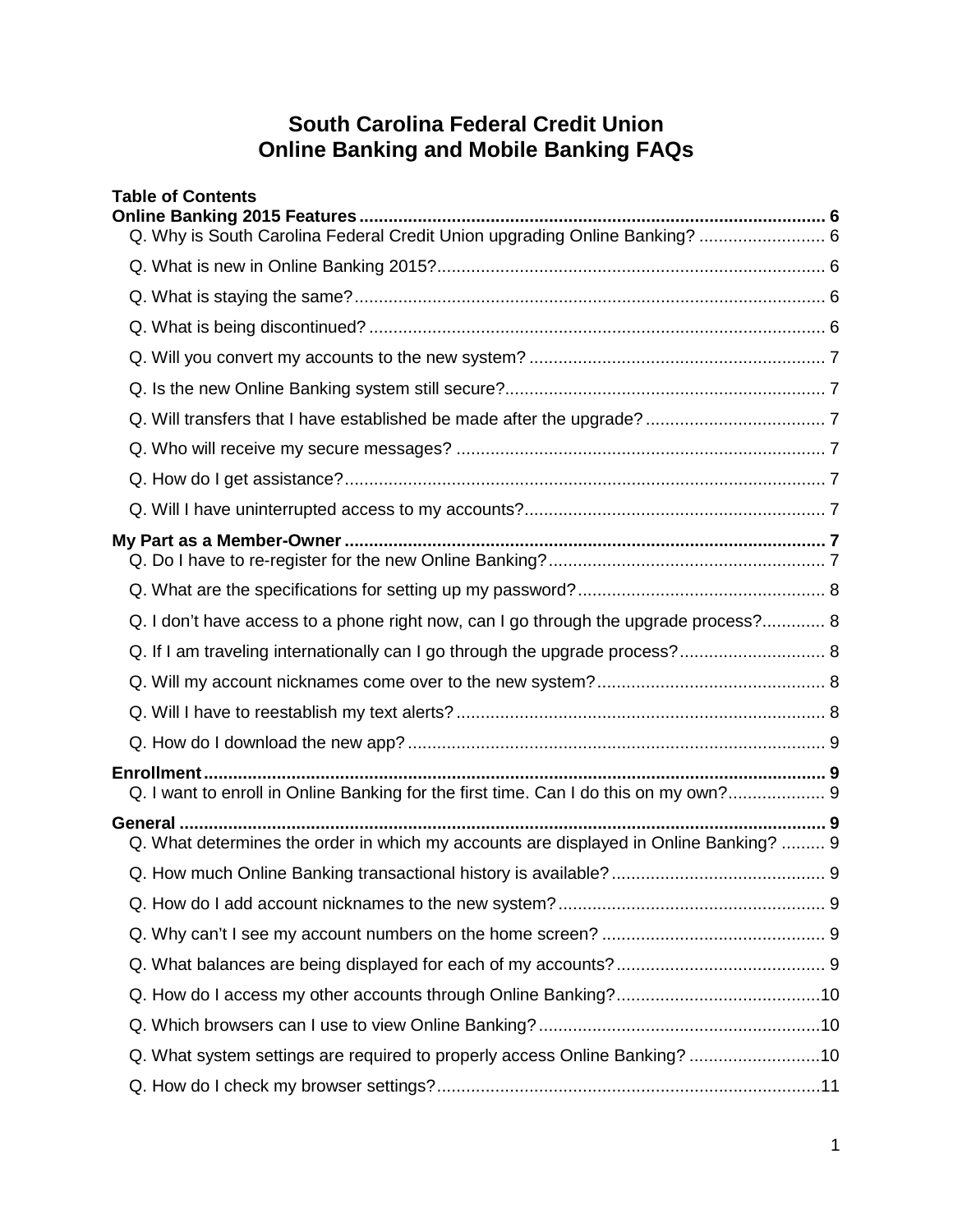| Q. My pending transactions do not specify whether it's a deposit or withdrawal. How can I tell |  |
|------------------------------------------------------------------------------------------------|--|
| Q. I don't recall logging in during the time that is stated on the homepage of Online Banking. |  |
|                                                                                                |  |
| Q. How do I set up a recurring transfer on the new Online Banking system?11                    |  |
|                                                                                                |  |
| Q. I made a transfer, but it's not being reflected on my screen. What should I do?12           |  |
| Q. Can I include a memo or note when completing an account transfer? 12                        |  |
|                                                                                                |  |
|                                                                                                |  |
|                                                                                                |  |
|                                                                                                |  |
|                                                                                                |  |
|                                                                                                |  |
|                                                                                                |  |
|                                                                                                |  |
|                                                                                                |  |
|                                                                                                |  |
|                                                                                                |  |
|                                                                                                |  |
|                                                                                                |  |
| Q. What happens to my bills during the upgrade period - will they still get paid? 15           |  |
|                                                                                                |  |
|                                                                                                |  |
|                                                                                                |  |
|                                                                                                |  |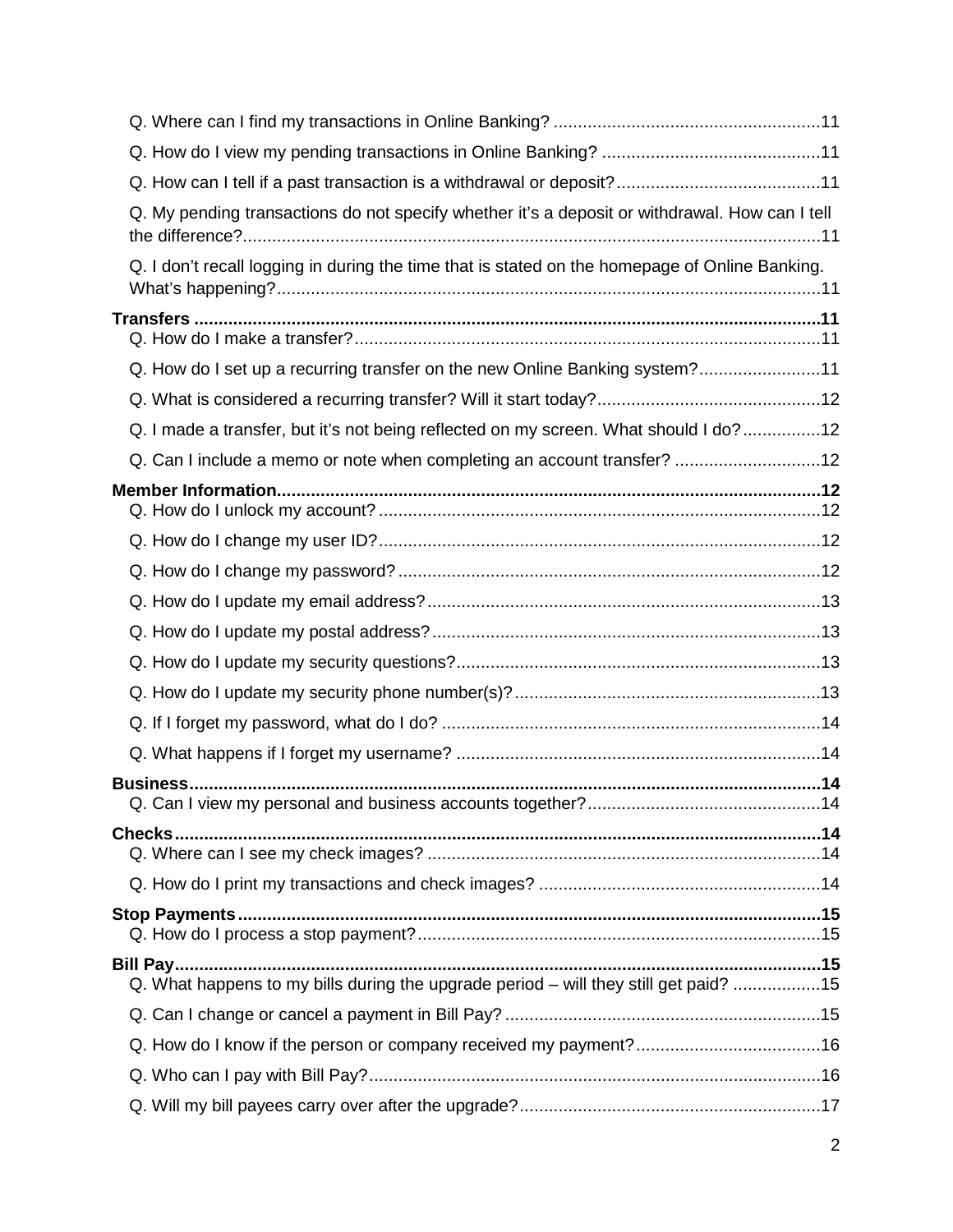| Q. Will the new system make any payments I have scheduled for after the upgrade?17                                                                                               |  |
|----------------------------------------------------------------------------------------------------------------------------------------------------------------------------------|--|
|                                                                                                                                                                                  |  |
| Q. I am trying to overnight a check but BillPay won't accept the address I'm entering. What's                                                                                    |  |
|                                                                                                                                                                                  |  |
|                                                                                                                                                                                  |  |
| Q. Someone I know sent me money using Popmoney, but I can't find the email. 18                                                                                                   |  |
|                                                                                                                                                                                  |  |
|                                                                                                                                                                                  |  |
| Q. When I click on "Analysis," then click on "Accounts," I am unable to differentiate between<br>some of my accounts – they have the same name. How can I tell the difference?18 |  |
|                                                                                                                                                                                  |  |
| Q. I don't see my South Carolina Federal mortgage on my Trends tab18                                                                                                             |  |
|                                                                                                                                                                                  |  |
| Q. Why can't I see eStatements for the accounts that are linked to my account? 18                                                                                                |  |
|                                                                                                                                                                                  |  |
|                                                                                                                                                                                  |  |
|                                                                                                                                                                                  |  |
| Q. How can I access my tax forms and/or other documents related to eStatements?19                                                                                                |  |
|                                                                                                                                                                                  |  |
|                                                                                                                                                                                  |  |
|                                                                                                                                                                                  |  |
|                                                                                                                                                                                  |  |
| Q. Will I be able to view my linked accounts in addition to my account on mobile banking?21                                                                                      |  |
| Q. Why does the app need access to my information such as my calendar, contacts, etc.?21                                                                                         |  |
|                                                                                                                                                                                  |  |
|                                                                                                                                                                                  |  |
|                                                                                                                                                                                  |  |
|                                                                                                                                                                                  |  |
| Q. I logged into the Mobile App and had to change screens to look at another app/e-mail/etc.                                                                                     |  |
| Q. Why do I have to answer security questions within Mobile Banking? 24                                                                                                          |  |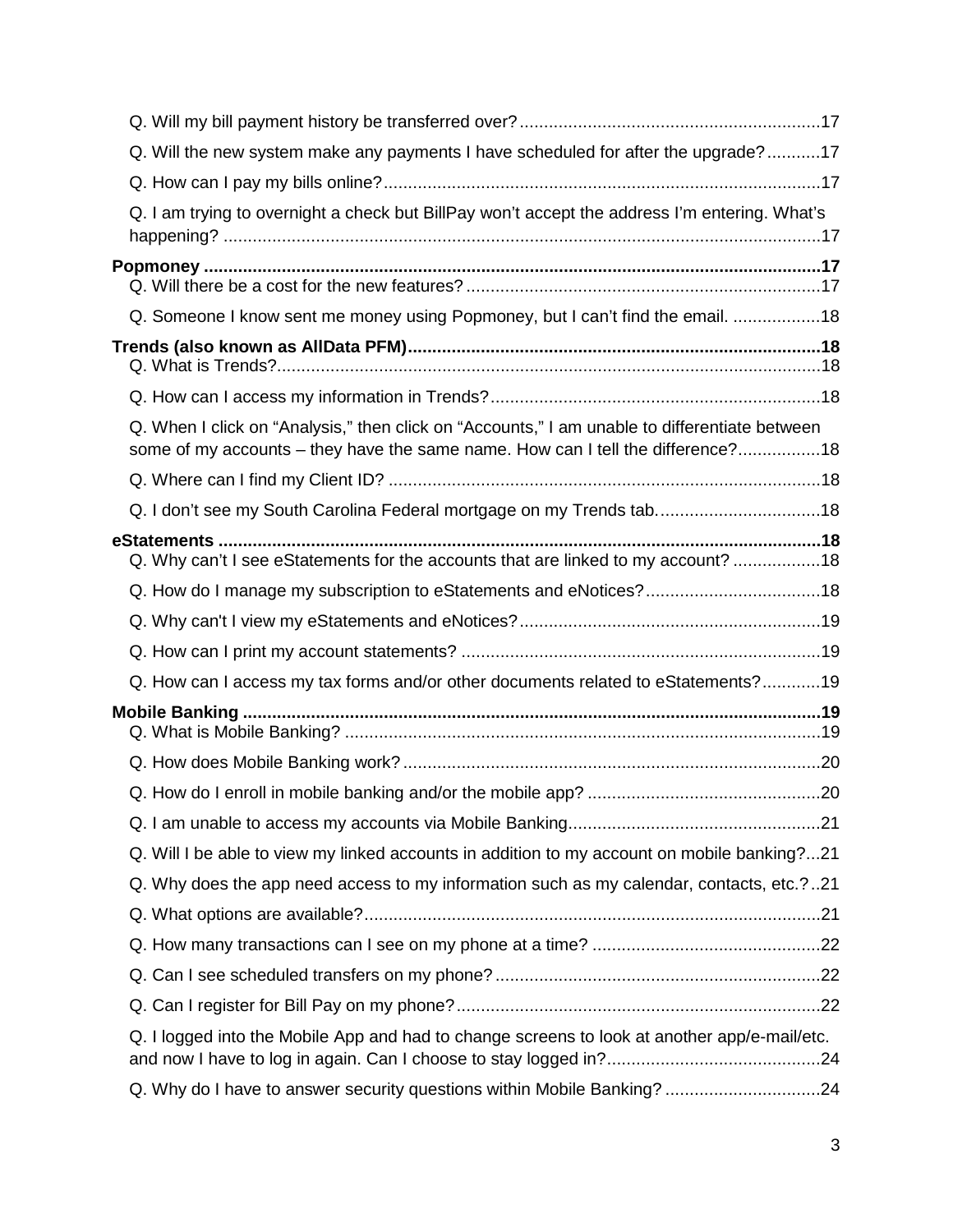| Q. I was locked out, but contacted South Carolina Federal and was able to unlock my<br>account. However, I still am unable to log into the Mobile App. What's happening? 24 |  |
|-----------------------------------------------------------------------------------------------------------------------------------------------------------------------------|--|
|                                                                                                                                                                             |  |
|                                                                                                                                                                             |  |
|                                                                                                                                                                             |  |
|                                                                                                                                                                             |  |
|                                                                                                                                                                             |  |
|                                                                                                                                                                             |  |
|                                                                                                                                                                             |  |
| Q. I see my device in the "My Devices" tab, but am unable to change my Mobile Banking                                                                                       |  |
|                                                                                                                                                                             |  |
|                                                                                                                                                                             |  |
|                                                                                                                                                                             |  |
|                                                                                                                                                                             |  |
|                                                                                                                                                                             |  |
|                                                                                                                                                                             |  |
|                                                                                                                                                                             |  |
|                                                                                                                                                                             |  |
|                                                                                                                                                                             |  |
|                                                                                                                                                                             |  |
|                                                                                                                                                                             |  |
|                                                                                                                                                                             |  |
| Q. When will I know that Enhanced Multifactor Authentication is set for my accounts?29                                                                                      |  |
|                                                                                                                                                                             |  |
| Q. Can I access my accounts from other computers such as my home, my office or on the                                                                                       |  |
| Q. Will I have to do these steps with all my South Carolina Federal accounts? 29                                                                                            |  |
| Q. Is there a limit to the number of security phones I can have on my account?29                                                                                            |  |
|                                                                                                                                                                             |  |
| Q. I am planning on going out of the country and want to be able to check Online Banking.                                                                                   |  |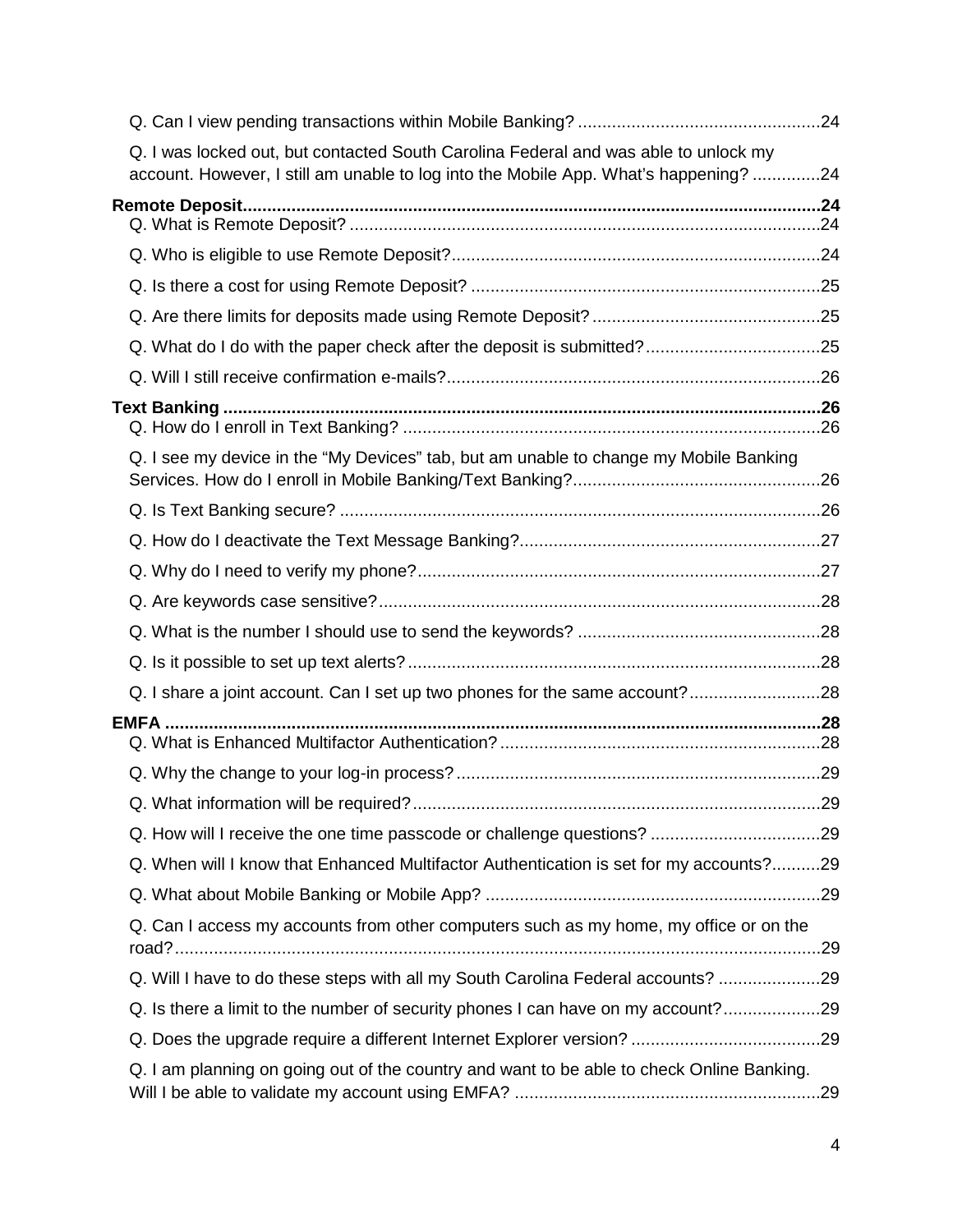|--|--|--|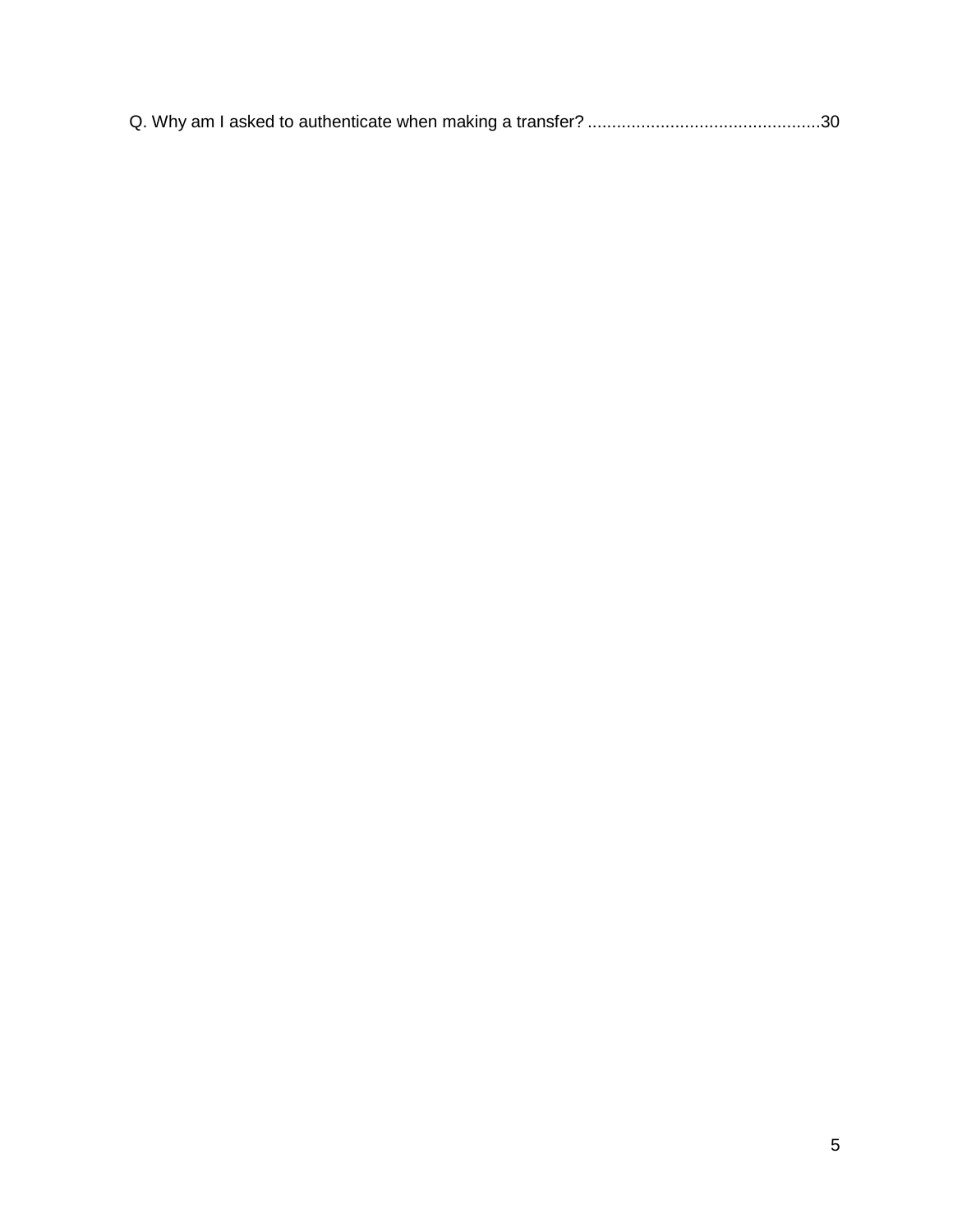# <span id="page-5-0"></span>**Online Banking 2015 Features**

# <span id="page-5-1"></span>**Q. Why is South Carolina Federal Credit Union upgrading Online Banking?**

A. South Carolina Federal is committed to offering new ways to help our members manage their finances more easily. Our new look offers a simpler, cleaner look with fewer interruptions.

# <span id="page-5-2"></span>**Q. What is new in Online Banking 2015?**

A.

- **New Look**  A simplified, cleaner look with fewer interruptions.
- **Popmoney**®\* A new service that allows Bill Pay users to pay individuals by sending an email. It's similar to other person-to-person sites such as PayPal®.
- **Secure Messaging**  During business hours, you may securely correspond with a Contact Center representative on account questions.
- **New App for Smartphones and Tablets**  A new app will be required for Apple® and Android™ phones and tablets. After the upgrade, please take these simple steps to get started with the new app:
	- 1. Log in to Online Banking from your computer. This will also require setting a new password.
	- 2. Enroll your mobile device (click "Mobile" at the top right, then "My Devices").
	- 3. Select the accounts you want to have access to through Mobile Banking (from the Mobile menu, click "My Accounts").
	- 4. Download the new app. You will notice it has a new look, with a silver band outlining the blue background.
	- 5. You're ready to enjoy the new app!
- **AllData PFM**® Create and track budgets, add accounts from multiple financial institutions to get a birds-eye view of your financial picture, and more.

\*There are fees associated with this service.

# <span id="page-5-3"></span>**Q. What is staying the same?**

A.

- **Bill Pay System**  Your billers and payment history will transfer over to the new system, so there will be nothing new to set up.
- **Recurring Transfers**  If you have automatic transfers set up, they should transfer to the new system. Please double check your transfers after the upgrade.
- Linked Accounts If your account is linked to other member accounts, these relationships will remain the same.
- **Text and Email Alerts**  You will still be able to receive text and email alerts, **but your current alerts will be deleted.** Please set up new alerts after the upgrade.

# <span id="page-5-4"></span>**Q. What is being discontinued?**

A.

- **TurboTax**  The hyperlink to the TurboTax product will not be available within Online Banking 2015. If you have used TurboTax through Online Banking in the past, simply visit [turbotax.com](https://turbotax.intuit.com/) to access your information for this year's taxes.
- **FinanceWorks**™ Our current personal financial management (PFM) software, FinanceWorks, will be discontinued. The new system does feature a new, more userfriendly system called AllData PFM® that will help you with budgeting, savings and aggregating all your accounts from different financial institutions.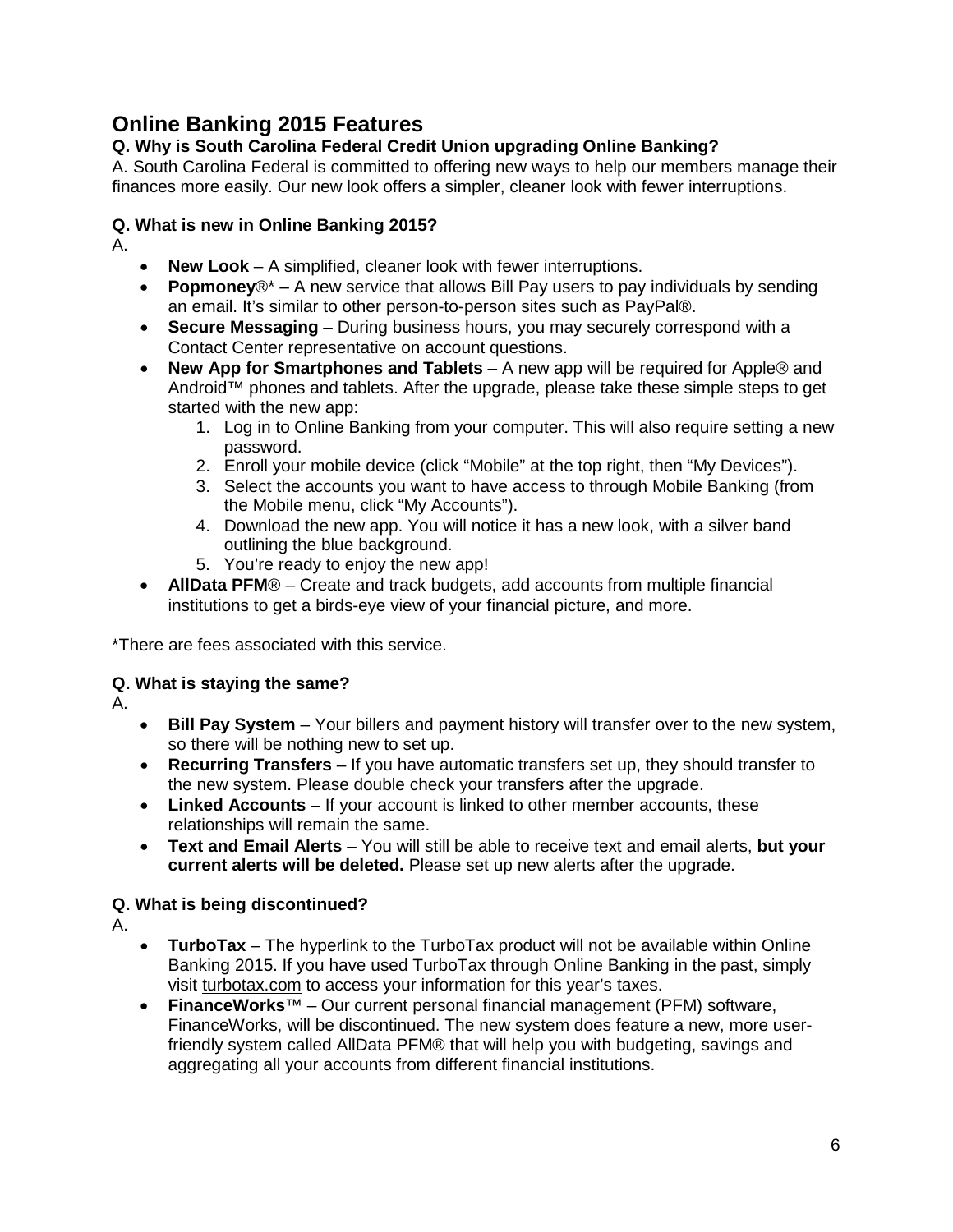• **Remote Deposit Home Scanning** – Very few people used this feature, but thousands of you use remote deposit via smartphones. You will be happy to know that remote deposit will now include both smartphone and tablet options.

# <span id="page-6-0"></span>**Q. Will you convert my accounts to the new system?**

A. Yes. Your accounts will be migrated to the new system automatically.

## <span id="page-6-1"></span>**Q. Is the new Online Banking system still secure?**

A. Yes. Our new system uses the highest level of protection available, providing the assurance that your accounts are secure. We will incorporate multi-factor authentication into the new system using text messages and phone calls to ensure your identity is protected.

# <span id="page-6-2"></span>**Q. Will transfers that I have established be made after the upgrade?**

A. If you currently have any automatic and/or recurring transfers set up in Online Banking, they will transfer to the new system. There will be no need to set them up again.

## <span id="page-6-3"></span>**Q. Who will receive my secure messages?**

A. Our Contact Center staff will manage the secure messages that you send. We will staff this service during normal business hours, Monday through Friday, 8:30 a.m. – 5:30 p.m.

## <span id="page-6-4"></span>**Q. How do I get assistance?**

A. You can get assistance any number of ways. The new Online Banking system offers a secure communication option with our Contact Center. This is ideal if you have a question about a particular transaction. You can also get assistance during normal operating hours through Live Chat or by calling our Contact Center:

- 843.797.8300 (Charleston)
- 803.738.8300 (Columbia)
- 843.545.8300 (Georgetown)
- 800.845.0432 (Nationwide)

## <span id="page-6-5"></span>**Q. Will I have uninterrupted access to my accounts?**

A. To allow us to complete the upgrade, Online Banking will be unavailable from 11 AM on Monday, Jan. 26 until 3 PM on Tuesday, Jan. 27, 2015. However, you can continue to access your accounts at South Carolina Federal financial centers, by phone, or at an ATM.

# <span id="page-6-6"></span>**My Part as a Member-Owner**

# <span id="page-6-7"></span>**Q. Do I have to re-register for the new Online Banking?**

A. No. Existing members do not have to re-register. However, the first time you log into the new Online Banking system, you will enter the last six (6) digits of your Social Security number in the password field (if you are a business member, enter the last six (6) of your Tax Identification Number). Your username will stay the same.

Follow these simple instructions to log in to the new Online Banking system after the upgrade on January 27.

- 1. Enter your current Online Banking username in the user ID field.
- 2. Enter the last six (6) digits of your Social Security number in the password field. If you are a business member, enter the last six (6) of your Tax Identification Number.
- 3. In the Change Password confirmation screen, "current password" is the primary account holder's six digit social security (or tax identification number for business members). Create new password with one uppercase, one lowercase, and one numeral.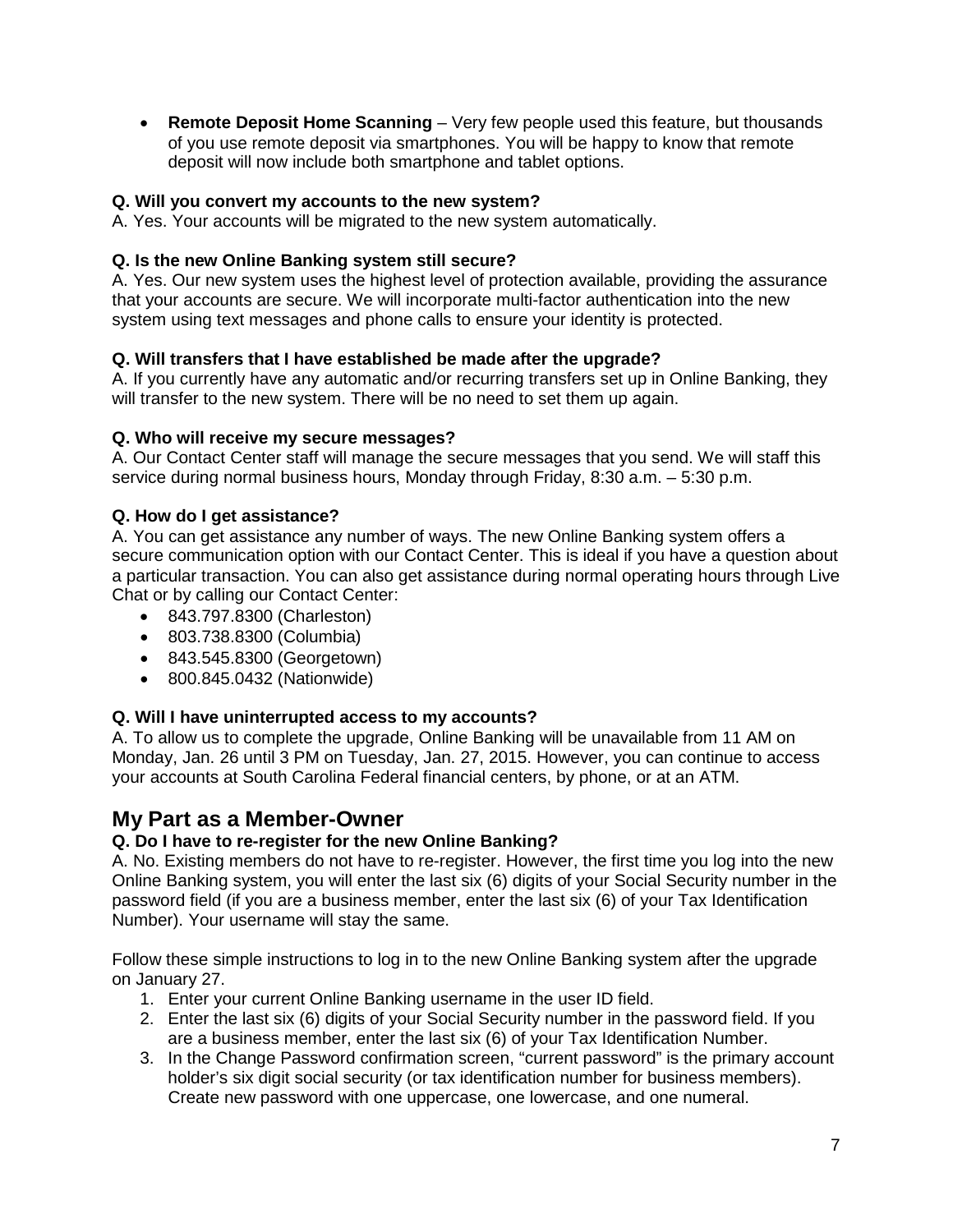- 4. When you select answers for your challenge questions, please make sure to use answers you will remember. You may be prompted for those answers when using the app, and at other times, depending on your activity.
- 5. Please read and accept the terms and conditions.
- 6. Once logged in, click Mobile and add your devices (phones) and select the accounts you want to see in mobile. Then click Settings and establish your security and alerts preferences.

# <span id="page-7-0"></span>**Q. What are the specifications for setting up my password?**

A. Your password must be 8-32 characters using upper and lower case letters and at least one number. Please use only letters, numbers and any of the following special characters: `"-  $',\#@:?!()$ \$V.

# <span id="page-7-1"></span>**Q. I don't have access to a phone right now, can I go through the upgrade process?**

A. No, you will need a phone to complete the upgrade. You can add a temporary phone number and then change it later.

# <span id="page-7-2"></span>**Q. If I am traveling internationally can I go through the upgrade process?**

A. Yes – you will need to follow that country's rule for how to enter your phone number and ensure that your phone is supported in that country.

# <span id="page-7-3"></span>**Q. Will my account nicknames come over to the new system?**

A. Although all the accounts you have set up with Online Banking today will carry over, your account nicknames will have to be re-established. You can create nicknames for your accounts by following these steps in Online Banking:

- Click on "Settings"
- Click on "Accounts"
- Select the account you want to nickname
- Enter your account nickname

## <span id="page-7-4"></span>**Q. Will I have to reestablish my text alerts?**

A. Yes. You will still be able to receive text and email alerts, but your current alerts will be deleted. Please set up new alerts after the upgrade. To set up text alerts:

- 1. Log into Online Banking
- 2. Click on "Mobile"
- 3. Read and accept the Terms and Conditions
- 4. Select "Text Messaging" from the services menu (along with any other services you'd like to set up) and click "Continue"
- 5. Select your time zone
- 6. Select the account(s) you wish to access through Mobile Banking and confirm their nicknames; click "Continue"
- 7. Enter your mobile phone number; click "Continue"
- 8. Enter the activation code we sent to your phone; click "Activate"
- 9. Click on "Settings" in the upper right-hand corner of your screen
- 10. Click on "Security and Alerts"
- 11. Click on "Alerts"
- 12. From here you can set up a variety of different alerts. If you want us to send the alerts to your mobile phone, make sure that box is selected.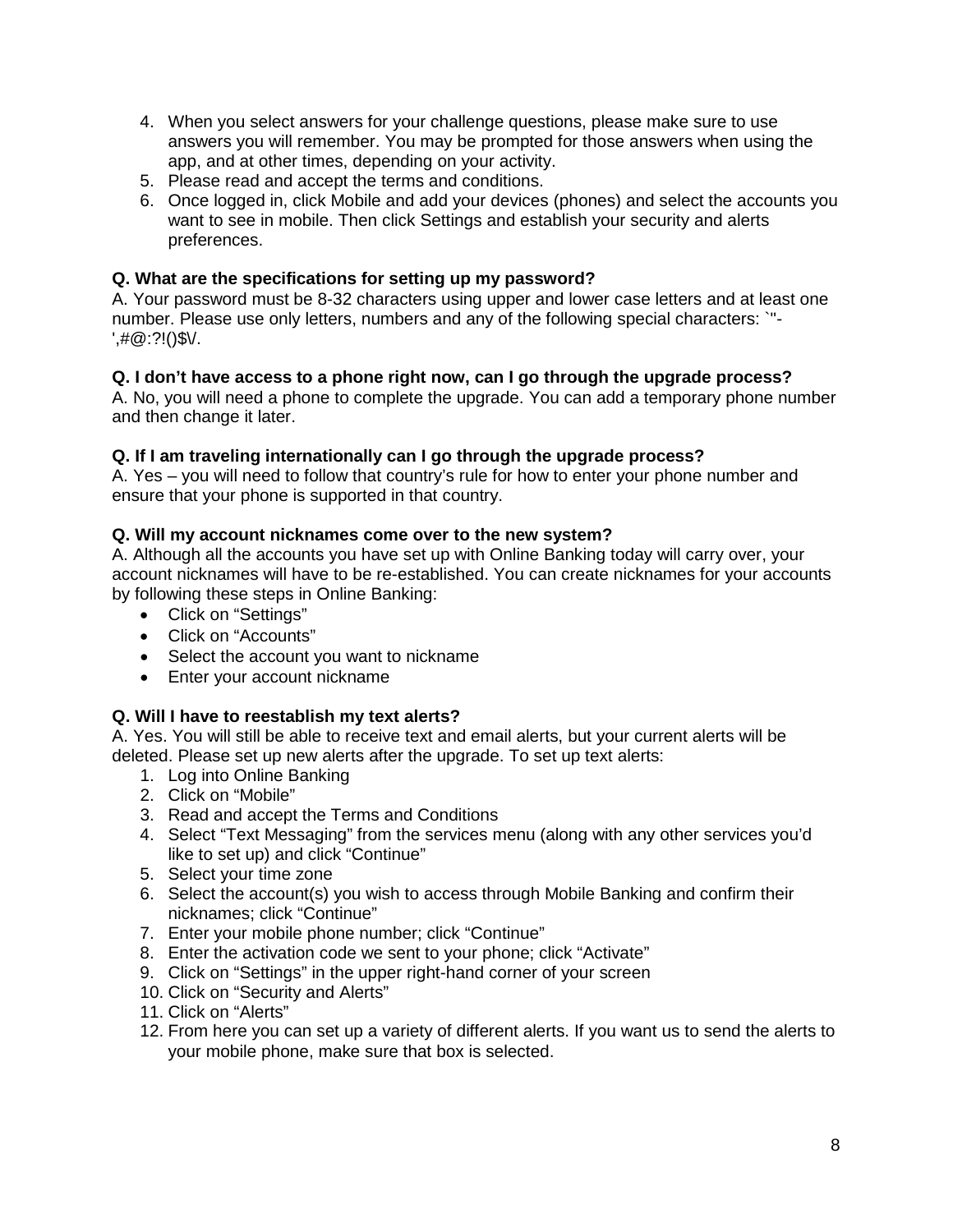# <span id="page-8-0"></span>**Q. How do I download the new app?**

A. A new app is required for Apple® and Android™ phones and tablets. After the upgrade, please take these simple steps to get started with the new app:

- 1. Log in to Online Banking from your computer.
- 2. Enroll your mobile device (click "Mobile" at the top right, then "My Devices").
- 3. Select the accounts you want to have access to through Mobile Banking (from the Mobile menu, click "My Accounts").
- 4. Go to the app store for your mobile device. Download the new app. You will notice it has a new look, with a silver band outlining the blue background.
- 5. You're ready to enjoy the new app!

# <span id="page-8-1"></span>**Enrollment**

# <span id="page-8-2"></span>**Q. I want to enroll in Online Banking for the first time. Can I do this on my own?**

A. A credit union representative will assist you with the enrollment process. To enroll, please visit one of our financial centers or call our Contact Center during normal business hours, Monday – Friday, 8:30 AM – 5:30 PM.

# <span id="page-8-3"></span>**General**

## <span id="page-8-4"></span>**Q. What determines the order in which my accounts are displayed in Online Banking?**

A. Your accounts are displayed first by category, then by alphabetical order within the category. The category order is as follows: checking, loans and credit cards, savings, and investments.

# <span id="page-8-5"></span>**Q. How much Online Banking transactional history is available?**

A. Our members can view 180 days (6 months) of transactional history from their South Carolina Federal accounts.

## <span id="page-8-6"></span>**Q. How do I add account nicknames to the new system?**

A. Once you've logged into Online Banking, follow these steps to add account nicknames:

- Click on "Settings"
- Click on "Accounts"
- Select the account you want to nickname
- Enter your account nickname

## <span id="page-8-7"></span>**Q. Why can't I see my account numbers on the home screen?**

A. All account numbers have been masked within Online Banking for your security.

## <span id="page-8-8"></span>**Q. What balances are being displayed for each of my accounts?**

A. You will see the available balances for each of your deposit accounts (checking, savings, etc.). You will see current balances for each of your loan products (credit cards, auto loans, etc.) and certificates.

Your current balance is the amount of money in your account at the beginning of a business day. This amount does not include any pending deposits or withdrawals.

Your available balance is your current balance minus any pending debit card transactions and any holds.

To view both your available and current balance, click on the account tile for the corresponding account and click "Account Info."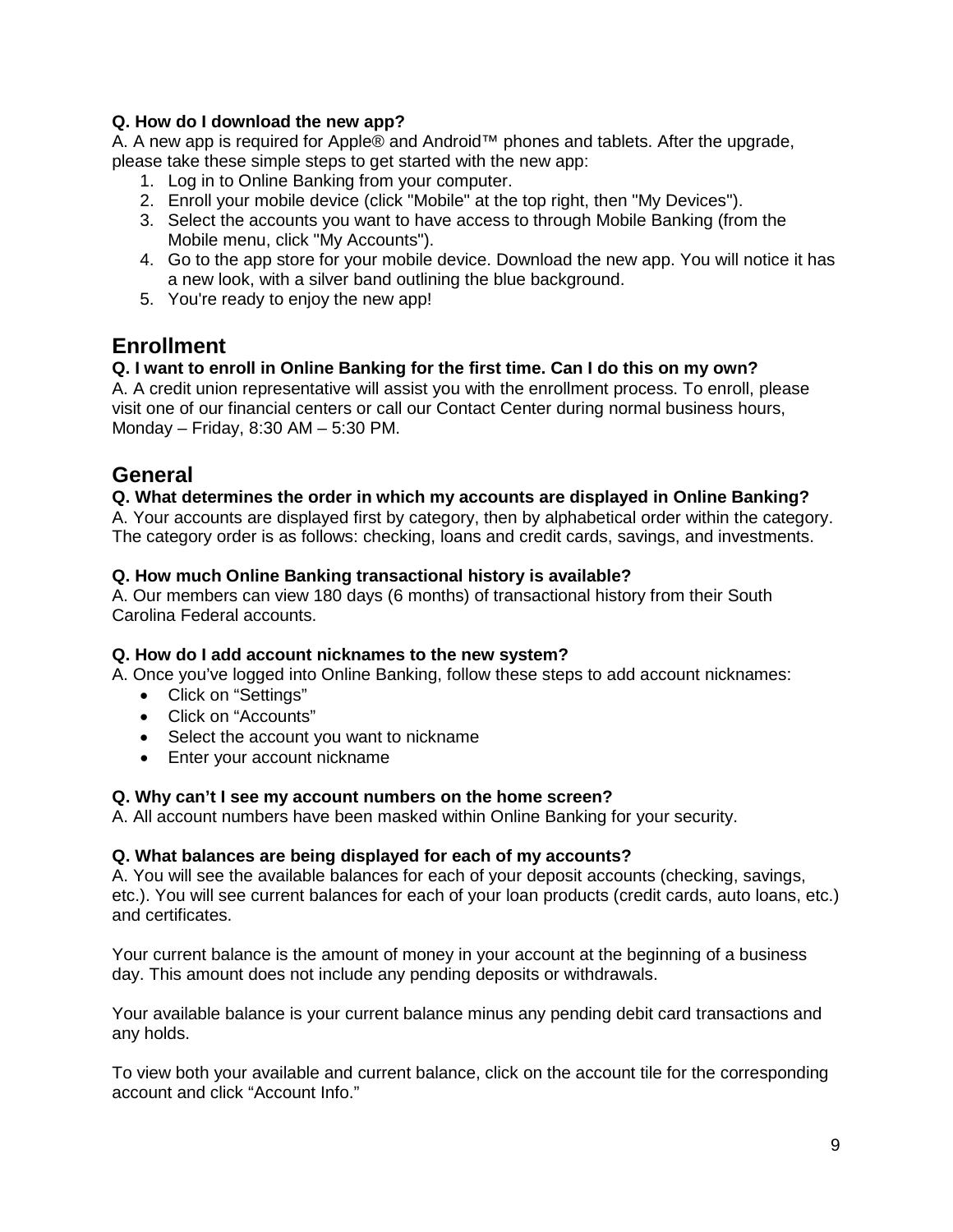# <span id="page-9-0"></span>**Q. How do I access my other accounts through Online Banking?**

A. Your accounts from other member numbers will display within Online Banking if you have cross-account access set up on your accounts. Please visit your financial center for more information about cross-account access.

Additionally, you can still access your other accounts by logging out of one account, and logging into another account.

You may also access your other accounts by utilizing the Mobile Banking website. To get the link to the Mobile Banking website, follow these steps within Online Banking:

- 1. Click on "Mobile"
- 2. Click on "Get a link to the Mobile Banking website" from the drop-down menu
- 3. Click "Go"

The link to the Mobile Banking website will be sent to your selected mobile device.

Please note that you will only be able to log into one account per mobile phone, unless you are accessing your accounts from an iPad.

## <span id="page-9-1"></span>**Q. Which browsers can I use to view Online Banking?**

A. Your Online Banking pages are supported by most modern browsers. In order to ensure the best possible experience, please be sure you are using the most up to date versions of the browsers listed below. Your browser will need both Javascript and cookies enabled to access and operate within the site.

- Microsoft Internet Explorer 9
- Microsoft Internet Explorer 10
- Mozilla Firefox
- Google Chrome
- Apple Safari

If you are not using one of the supported browsers listed above, you may encounter issues within your Online Banking experience. We recommend switching to one of the supported browsers listed above in order to ensure you have an optimal Online Banking experience.

#### <span id="page-9-2"></span>**Q. What system settings are required to properly access Online Banking?**

A. The following settings and plug-ins are required to properly access Online Banking:

| Configuration                            | Requirements                    |
|------------------------------------------|---------------------------------|
| <b>Cookies</b>                           | Enabled (first-and third-party) |
| JavaScript                               | Enabled                         |
| Min. Screen Resolution 1024 x 768 pixels |                                 |
| <b>PDF</b> Reader                        | Compatible <sup>1</sup>         |

<sup>1</sup>Any compatible PDF viewer will suffice. For some operating systems (e.g. Mac OS X) and for some browsers (e.g. Google Chrome) PDF viewing capabilities are available "out-of-the-box" without the need to install additional software. If a native PDF viewer is not available, you can download Adobe Acrobat Reader.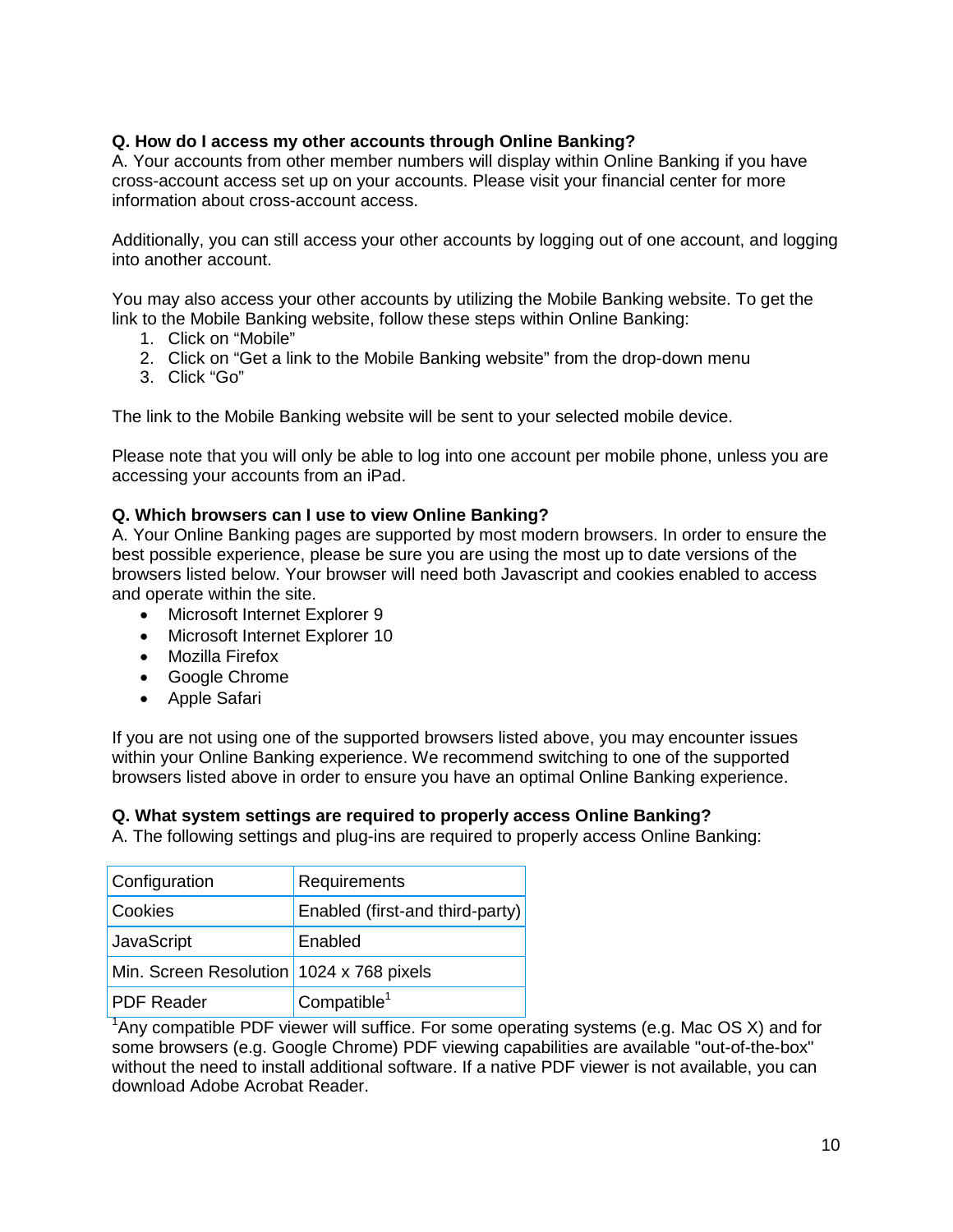## <span id="page-10-0"></span>**Q. How do I check my browser settings?**

A. Please click on the appropriate link below to view instructions on how to check your browser settings:

- [Microsoft Internet Explorer 9](https://www.scfederal.org/~/media/Forms/Browser%20Settings/InternetExplorer9Settings.ashx)
- [Mozilla Firefox](https://www.scfederal.org/~/media/Forms/Browser%20Settings/MozillaFoxfire1802BSettings.ashx)
- [Google Chrome](https://www.scfederal.org/~/media/Forms/Browser%20Settings/Google%20Chrome%20Settings.ashx)
- [Apple Safari](https://www.scfederal.org/~/media/Forms/Browser%20Settings/Safari6Settings.ashx)

#### <span id="page-10-1"></span>**Q. Where can I find my transactions in Online Banking?**

A. Click on any of the account tiles to view your transaction details. You will also find helpful links to transfer money, set alerts, account information, statements, stop payments, and export transactions.

#### <span id="page-10-2"></span>**Q. How do I view my pending transactions in Online Banking?**

A. Any pending transactions such as direct deposit and [debit](https://www.scfederal.org/Personal-Banking/Cards/Debit-Card) purchases will appear as an "In Process Transaction" within Online Banking. It will continue to appear as "In Process" until the item has cleared or posted to your account.

| In Process Transactions   |                                     |        |  |
|---------------------------|-------------------------------------|--------|--|
| Date $\blacktriangledown$ | Description                         | Amount |  |
|                           | There are no upcoming transactions. |        |  |

#### <span id="page-10-3"></span>**Q. How can I tell if a past transaction is a withdrawal or deposit?**

A. If your transaction was a deposit, it will have a "+" next to it. Your withdrawals will not have a symbol next to them.

#### <span id="page-10-4"></span>**Q. My pending transactions do not specify whether it's a deposit or withdrawal. How can I tell the difference?**

A. Please document or make a note of the details of your pending transactions, as you won't be able to tell within Online Banking until the transaction posts.

#### <span id="page-10-5"></span>**Q. I don't recall logging in during the time that is stated on the homepage of Online Banking. What's happening?**

Your last login was 1/13/2015 2:29 AM Eastern Standard Time.

A. This is a reflection of Trends (also known as AllData PFM) updating your account information to provide timely information in the Trends area.

# <span id="page-10-6"></span>**Transfers**

#### <span id="page-10-7"></span>**Q. How do I make a transfer?**

A. You have a few options! You can:

- Click "Transfers" from the navigation bar.
- Click on an account tile and click "transfer money."
- Drag the "from" account tile to the "to" account tile on the home page.

#### <span id="page-10-8"></span>**Q. How do I set up a recurring transfer on the new Online Banking system?**

A. Under the Transfers tab, you can set up one time and recurring transfers in only a few clicks.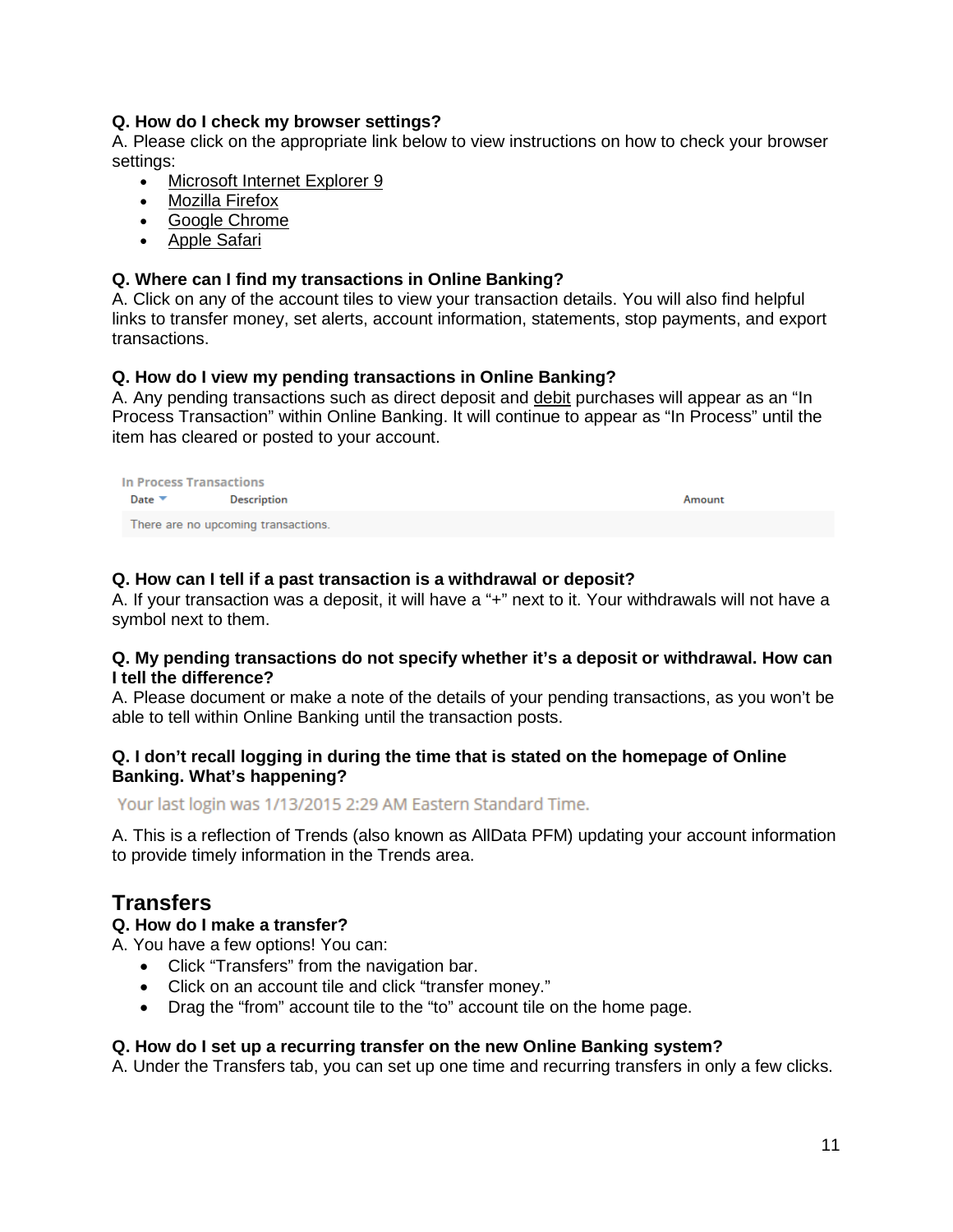# <span id="page-11-0"></span>**Q. What is considered a recurring transfer? Will it start today?**

A. A recurring transfer will be something that starts in the future. If you'd like to make a transfer that is effective today, you must do so in a one-time transfer. Then, you can set up recurring transfers for the future.

## <span id="page-11-1"></span>**Q. I made a transfer, but it's not being reflected on my screen. What should I do?**

A. Please refresh your browser by clicking the refresh icon.

## <span id="page-11-2"></span>**Q. Can I include a memo or note when completing an account transfer?**

A. No, you cannot include a memo or note when completing an account to account transfer. We apologize for the inconvenience.

# <span id="page-11-3"></span>**Member Information**

# <span id="page-11-4"></span>**Q. How do I unlock my account?**

A. Your account may not be locked, but instead, the password being entered is incorrect. Use the Forgotten Password Reset feature to regain access to the account. Be prepared to enter:

- Phone number (this phone number must be already added to your account using enhanced multifactor authentication)
- Your User ID

If you are still unable to access Online Banking or have forgotten the User ID, please call the Contact Center or visit a financial center.

# <span id="page-11-5"></span>**Q. How do I change my user ID?**

A. If you are able to log into Online Banking, follow these simple steps to change your username:

- 1. Click on "Settings"
- 2. Click on "Profile"
- 3. Click on "User ID"
- 4. Enter your new User ID
- 5. Confirm your new User ID
- 6. Click "Save"

If you are unable to log into Online Banking but would like to change your username, call the Contact Center at:

- 843.797.8300 (Charleston)
- 803.738.8300 (Columbia)
- 843.545.8300 (Georgetown)
- 800.845.0432 (Nationwide)

# <span id="page-11-6"></span>**Q. How do I change my password?**

- A. Follow these steps to change your password:
	- 1. Click on "Settings"
	- 2. Click on "Profile"
	- 3. Click on "Password"
	- 4. Enter your Current Password
	- 5. Enter your New Password
	- 6. Confirm your New Password
	- 7. Click "Save"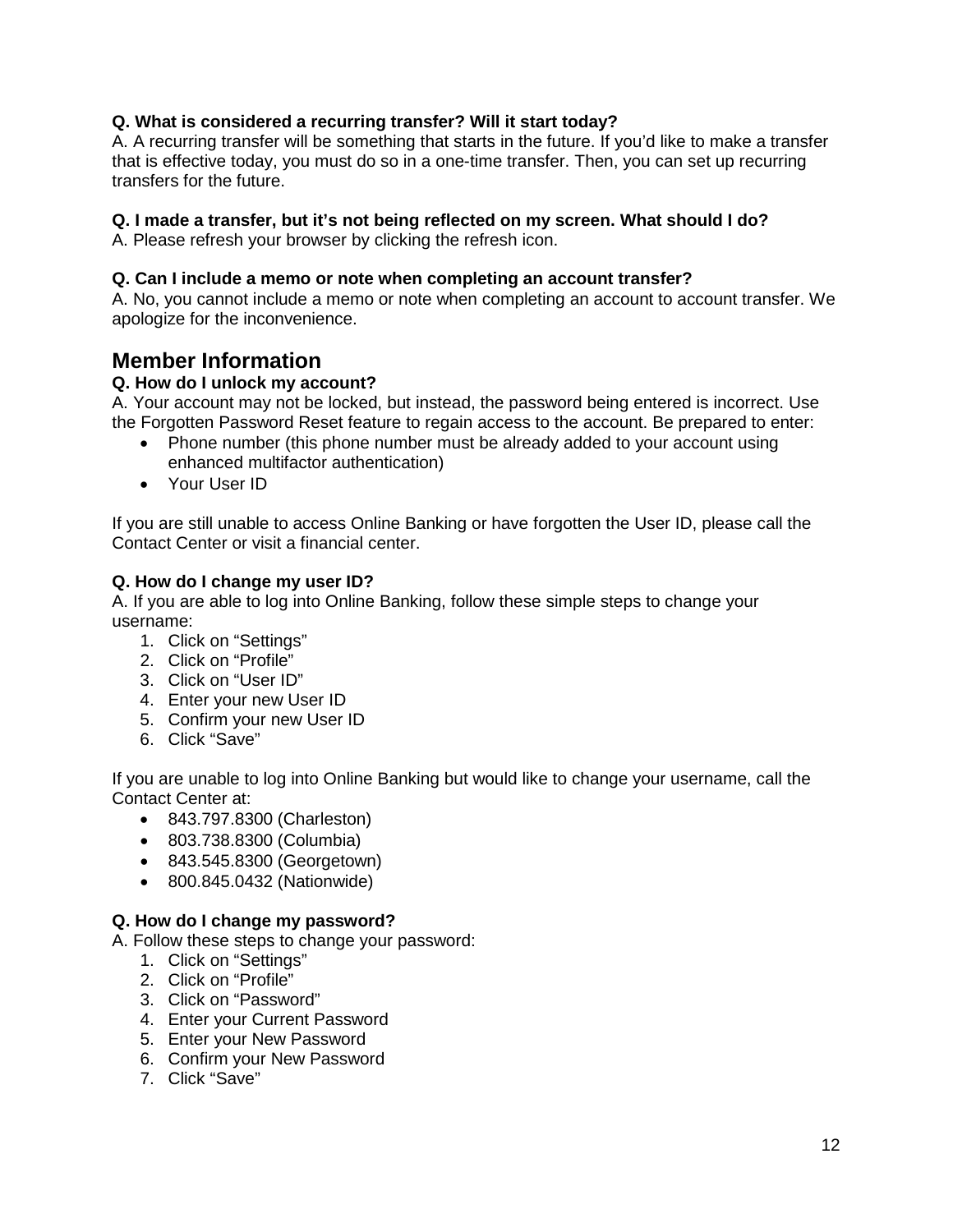Please note that for security purposes you may be prompted with multifactor authentication when making this type of change to your account. You can choose to receive the one-time passcode via text message or phone call. Like all passwords, it is important to keep your Online Banking password confidential.

# <span id="page-12-0"></span>**Q. How do I update my email address?**

A. To change your email address in Online Banking, follow these simple steps:

- 1. Click on "Settings"
- 2. Click on "Profile"
- 3. Click on "Phone Number & Email"
- 4. Enter your new email address in the space provided
- 5. Confirm your email address
- 6. Click "Save"
- 7. Be sure to also update your email address for eStatements and in the Visa credit card tool, if applicable.

Please note that for security purposes you may be prompted with multifactor authentication when making this type of change to your account. You can choose to receive the one-time passcode via text message or phone call.

## <span id="page-12-1"></span>**Q. How do I update my postal address?**

A. To change your postal address in Online Banking, follow these simple steps:

- 1. Click on "Settings"
- 2. Click on "Profile"
- 3. Click on "Address"
- 4. Update your address in the space provided
- 5. Click "Save"

Please note that for security purposes you may be prompted with multifactor authentication when making this type of change to your account. You can choose to receive the one-time passcode via text message or phone call.

#### <span id="page-12-2"></span>**Q. How do I update my security questions?**

A. To update your security phone number in Online Banking, follow these simple steps:

- 1. Click on "Settings"
- 2. Click on "Security and Alerts"
- 3. Click on "Security Questions"
- 4. Choose security questions
- 5. Enter your answers in the space provided
- 6. Click "Save"

Please note that for security purposes you may be prompted with multifactor authentication when making this type of change to your account. You can choose to receive the one-time passcode via text message or phone call.

#### <span id="page-12-3"></span>**Q. How do I update my security phone number(s)?**

A. To update your security phone number in Online Banking, follow these simple steps:

- 1. Click on "Settings"
- 2. Click on "Security and Alerts"
- 3. Click on "Identity Verification Phones"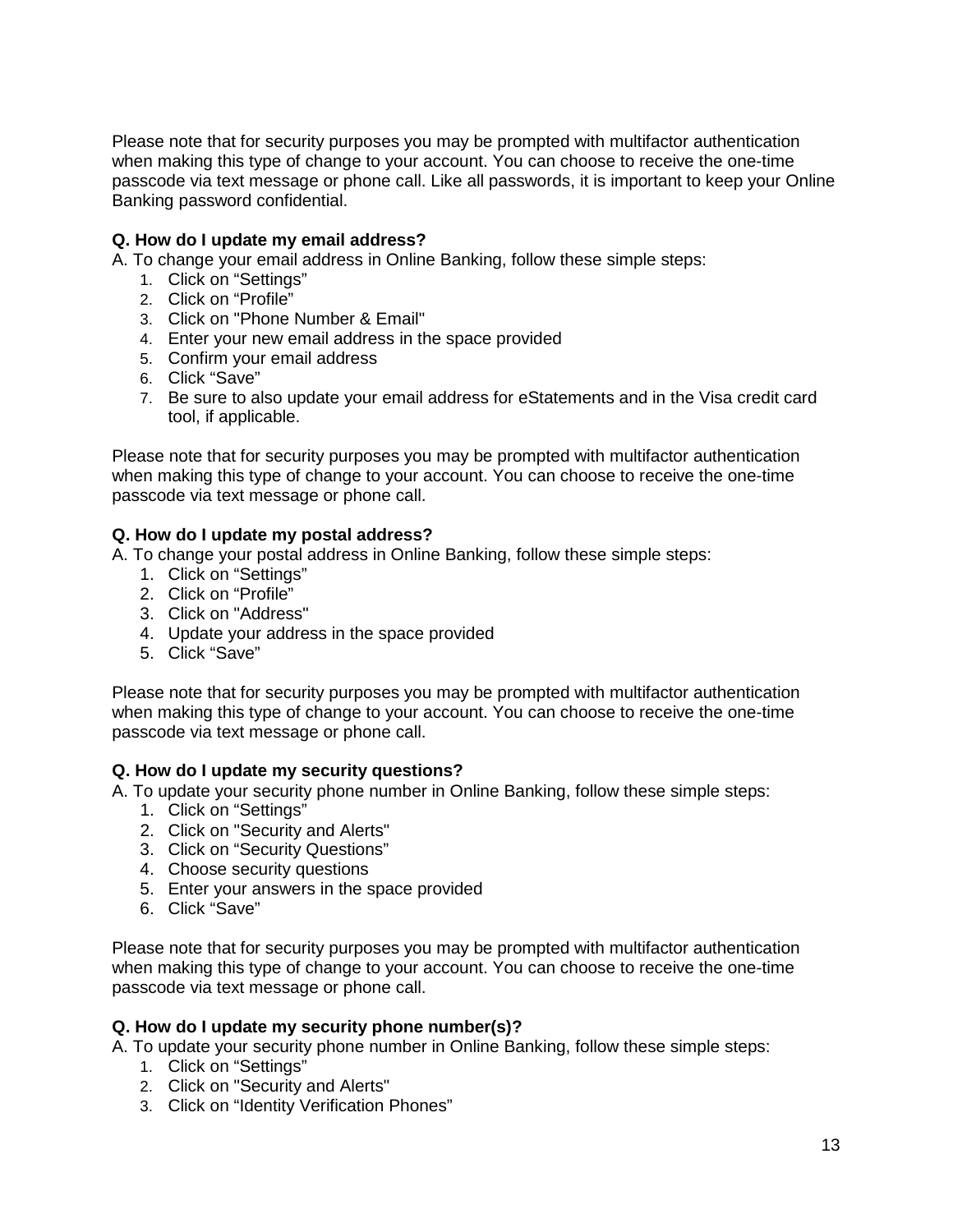- 4. Enter your new phone number in the space provided
- 5. Enter your phone nickname
- 6. Select how you would like to receive notifications
- 7. Check the box indicating that you have read and agree with the Verification Alerts terms and conditions
- 8. Click "Save"

Please note that for security purposes you will be prompted with multifactor authentication when making this type of change to your account. You can choose to receive the one-time passcode via text message or phone call.

# <span id="page-13-0"></span>**Q. If I forget my password, what do I do?**

A. If you forget your password, click on "I forgot my password" and follow the steps. If you are still unable to log in, please call our Contact Center for assistance.

# <span id="page-13-1"></span>**Q. What happens if I forget my username?**

A. If you forget your username, you need to call the Contact Center at:

- 843.797.8300 (Charleston)
- 803.738.8300 (Columbia)
- 843.545.8300 (Georgetown)
- 800.845.0432 (Nationwide)

# <span id="page-13-2"></span>**Business**

# <span id="page-13-3"></span>**Q. Can I view my personal and business accounts together?**

A. Yes, if you have cross-account access set up. If you would like to set up cross-account access, please call our Contact Center or visit one of our financial centers.

# <span id="page-13-4"></span>**Checks**

## <span id="page-13-5"></span>**Q. Where can I see my check images?**

A. First click on the account tile for the account you're looking for. Scroll down to view your Past Transactions; the check will display as a link, typically with the check number. Simply click the link to view images of the front and back of the check. Click the Close button at the bottom of the window when you are finished.

You may also filter just check transactions by following these steps within Online Banking:

- 1. Click on the corresponding account tile
- 2. Under the "Transaction Details" box, select "Checks" as the Type
- 3. Select the dates that you wish to view
- 4. Click "Filter"

## <span id="page-13-6"></span>**Q. How do I print my transactions and check images?**

A. First click on the account tile for the account you're looking for.

Print Transactions:

- Select the type and dates of account activity that you'd like to print within the "Transaction Details" box
- Click "Filter"
- Click "File" in the upper left-hand corner of the screen (or press "Ctrl" and "P" on your keyboard)
- Click "Print" (default printer is automatically selected)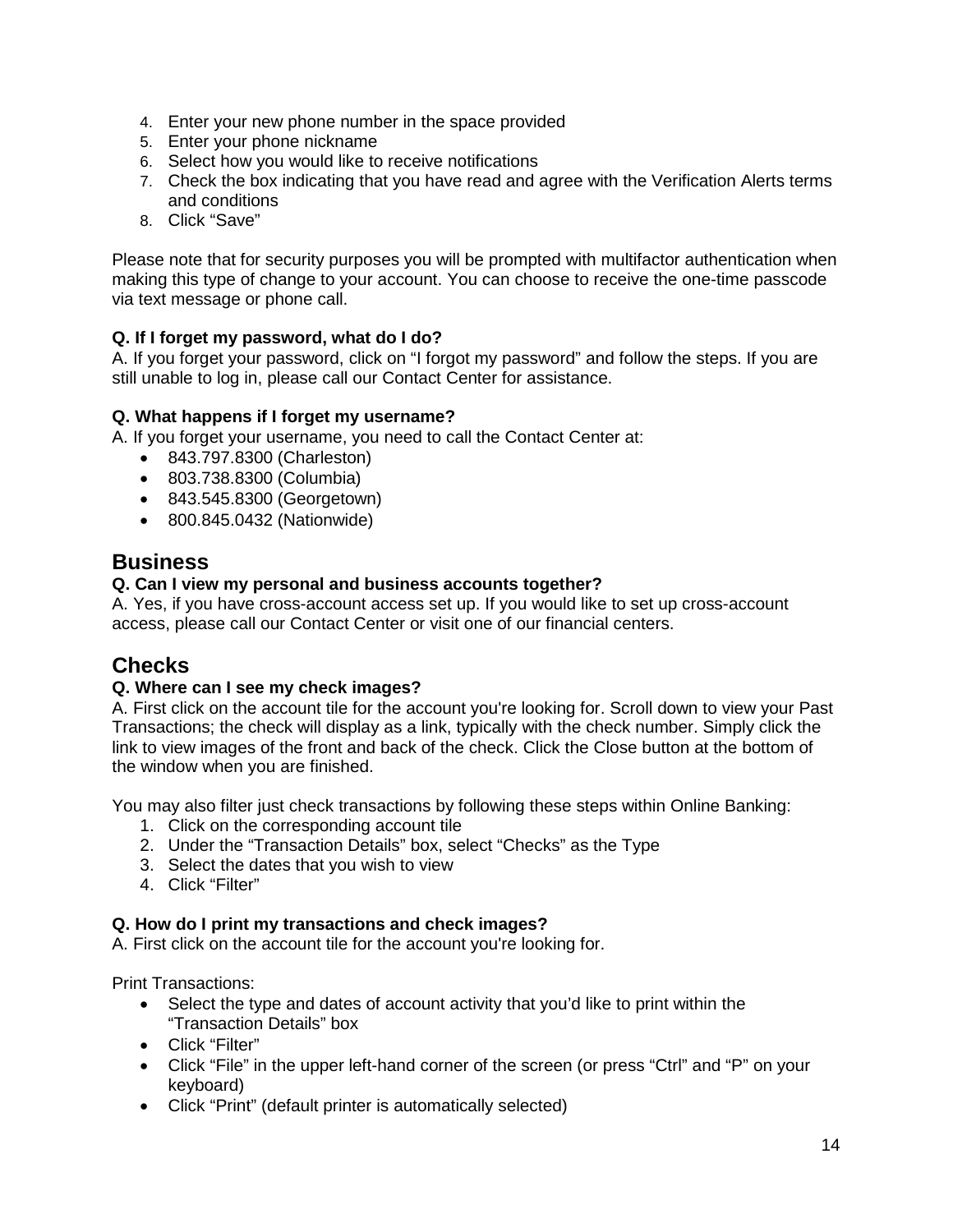\*To view/print another date range, input desired date range in "Transaction Details" fields located directly above the transaction activity.

Print Check Images:

- Click on the account tile for the account you're looking for.
- Click the check link that you want to print.
- With the check images displayed, select "File," then "Print" from your browser's toolbar.
- Select a printer, if needed.
- Click the Print button to send the check images to the printer.

# <span id="page-14-0"></span>**Stop Payments**

# <span id="page-14-1"></span>**Q. How do I process a stop payment?**

A. To place a stop payment through Online Banking:

- 1. Login into Online Banking
- 2. Click on the corresponding checking account tile
- 3. Click on "Stop payments"
- 4. Enter the check number (or range of check numbers) to be stopped, check date, amount, and reason
- 5. Click "review"
- 6. A stop payment fee will be assessed to your account; please refer to the Rate and Fee **Schedule**

You may also Contact Us to place a stop payment.

- Stop Payments are not guaranteed because some merchants may process payments using electronic methods.
- Stop Payments are in effect for 180 days.

# <span id="page-14-2"></span>**Bill Pay**

## <span id="page-14-3"></span>**Q. What happens to my bills during the upgrade period – will they still get paid?**

A. Yes, your bills will be paid as you have scheduled them.

## <span id="page-14-4"></span>**Q. Can I change or cancel a payment in Bill Pay?**

A. You can change or cancel any payment that has not started processing.

To change a payment:

- Click Change next to the payment you want to change.
- The Change Payment page opens.
- Enter the changes you want to make. You can change:
- Date you want the biller to receive the payment.
- Amount of the payment.
- Account from which to make the payment.
- Click Save Changes.
- A message informs you that your changes have been made.
- Click Finished to return to the Payment Center.

If you change a payment that is part of an automatic payment schedule, only the selected payment is changed. You did not change any future payments in the payment schedule. To change all payments in an automatic payment schedule, go to Manage My Bills and change the automatic payment.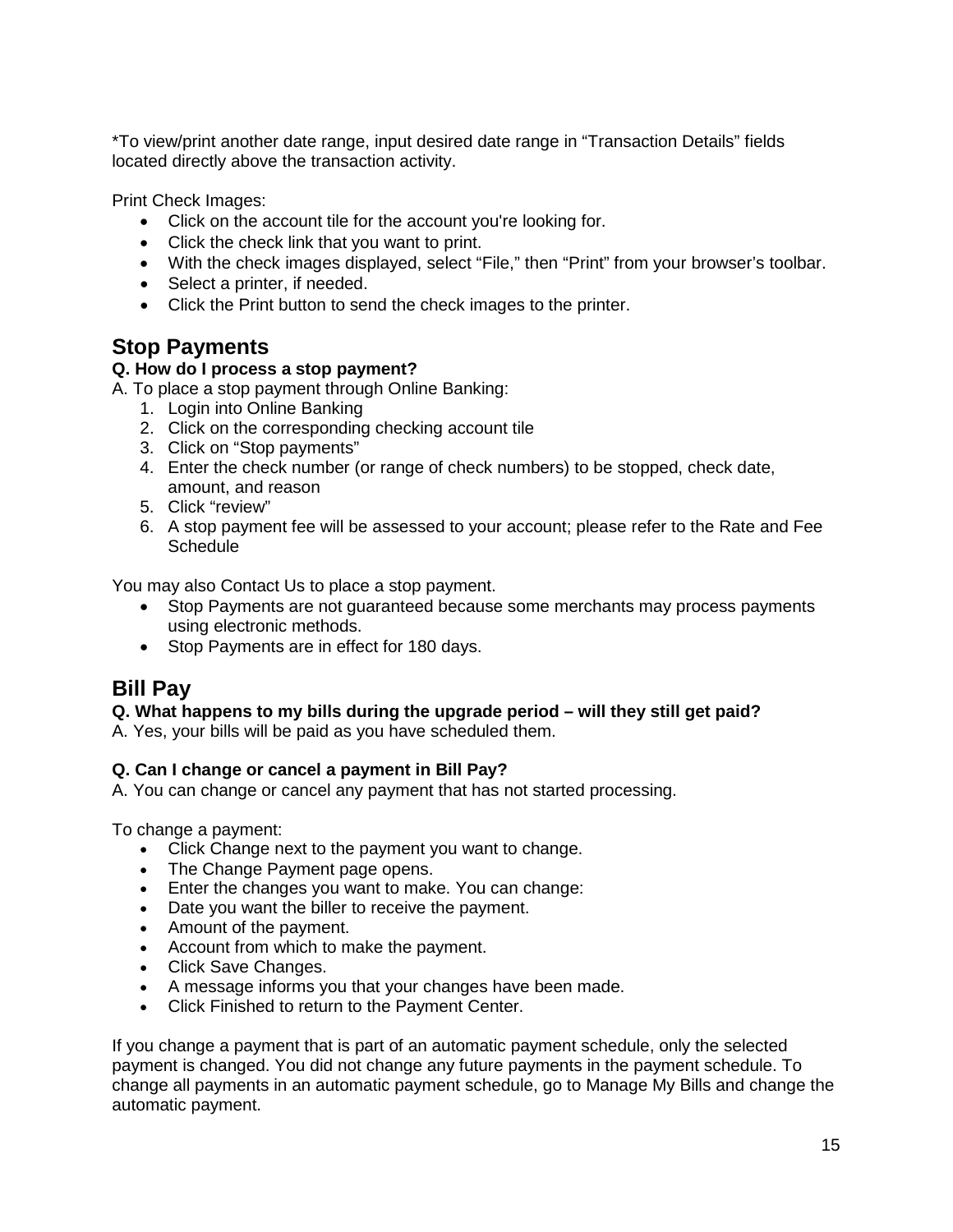To cancel a payment:

- Click Cancel next to the payment you want to cancel.
- The Cancel Payment page opens.
- Click Cancel Payment.
- A message informs you that your payment has been canceled.
- Click Finished to return to the Payment Center.

Canceled payments will appear in the Recent Payments section of the Payment Center and in the Bill History.

If you cancel a payment that is part of an automatic payment schedule, only the selected payment is canceled. You did not cancel any future payments in the payment schedule. To cancel all payments in an automatic payment schedule, go to Manage My Bills and delete the automatic payment.

## <span id="page-15-0"></span>**Q. How do I know if the person or company received my payment?**

A. To determine if the payment has been sent, within Bill Pay:

- Look for the payment to move from the Pending Payments section to the Recent Payments section.
- If the payment was processed normally, you will see the amount of the payment.
- If you canceled the payment, or if it failed during processing, you will see the status of the payment.

You can also check the status of the payment in Bill History:

- If the status is Paid, the payment has been sent to the biller.
- In some cases, you may see the date when the biller posted the payment to your account.

Utilize Bill Reminders:

- You can select an option to receive an e-mail message when the payment is sent.
- The message contains any posting information that the biller sends us.

You can always contact your biller directly regarding payments to your account.

## <span id="page-15-1"></span>**Q. Who can I pay with Bill Pay?**

A. You can pay anyone in the United States that you would normally pay by check or automatic debit. You can pay large companies and small companies, as well as individuals such as child care providers or a family member.

When you pay a bill, Bill Pay sends the payment electronically whenever possible. If the company or person cannot receive electronic payments, Bill Pay will print a check from your account and send it to the address you provide.

Changing the Biller - If you made a payment to the wrong biller, you can cancel the incorrect payment and make another one to the correct biller.

- Changing the Account You can only change the payment account to another confirmed account. You cannot change the payment account to an unconfirmed account.
- Changing a Processed Payment If the payment has started processing, or if the status is Paid, call the biller's customer service. For more information, see the FAQs for Managing Payment Problems.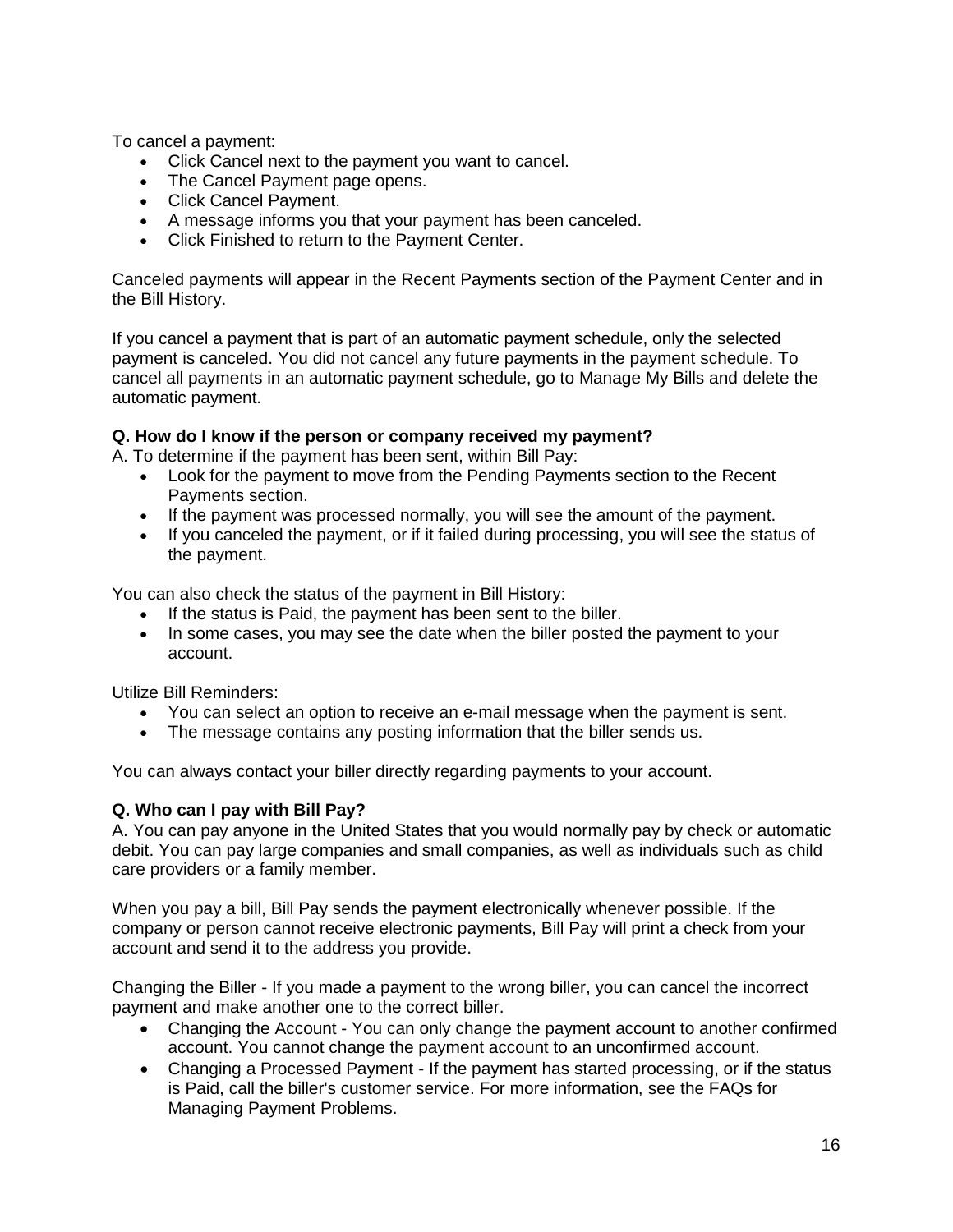# <span id="page-16-0"></span>**Q. Will my bill payees carry over after the upgrade?**

A. Yes, your bill payees will be transferred over to the new system. However, we encourage you to make a list of payments/payees for your reference prior to January 27, 2015.

## <span id="page-16-1"></span>**Q. Will my bill payment history be transferred over?**

A. Yes, your bill payment history will transfer over.

## <span id="page-16-2"></span>**Q. Will the new system make any payments I have scheduled for after the upgrade?**

A. Yes, the new system will make any payments you have scheduled for after the upgrade.

## <span id="page-16-3"></span>**Q. How can I pay my bills online?**

A. If you are already registered for Bill Pay, simply click on the "Pay Bills" tab located in the main menu.

Not registered for Bill Pay, simply:

• Click "Signup for payments" in the Make a Payment or Bill Pay widget

Or

- Click on Bill Pay in the main menu.
- Click Enroll Now
- Verify the Account Holder Personal Information
- Notify us if you change ANY INFORMATION in the Account Holder Personal Information section.
- Verify the Account Information
- Select the Funding Account to pay online bills
- Begin paying bills immediately.

To keep your Bill Pay account activated, pay a bill within 90 days or the account will become inactive. If this happens, contact us to have the account unlocked.

If you are unable to set up your Bill Pay, or have any questions, please visit a local branch or contact us.

#### <span id="page-16-4"></span>**Q. I am trying to overnight a check but BillPay won't accept the address I'm entering. What's happening?**

A. You cannot overnight a check to a post office box. Please make sure you are entering a street address.

# <span id="page-16-5"></span>**Popmoney**

# <span id="page-16-6"></span>**Q. Will there be a cost for the new features?**

A. Yes. There are fees\* associated with PopMoney®. As you use PopMoney, the fee will be presented to you before you approve the transaction.

- Standard money transfer or request for money \$1
- Instant transfer (requires debit card info) \$1
- Stop payment \$35
- NSF \$36

\*All fees are per item.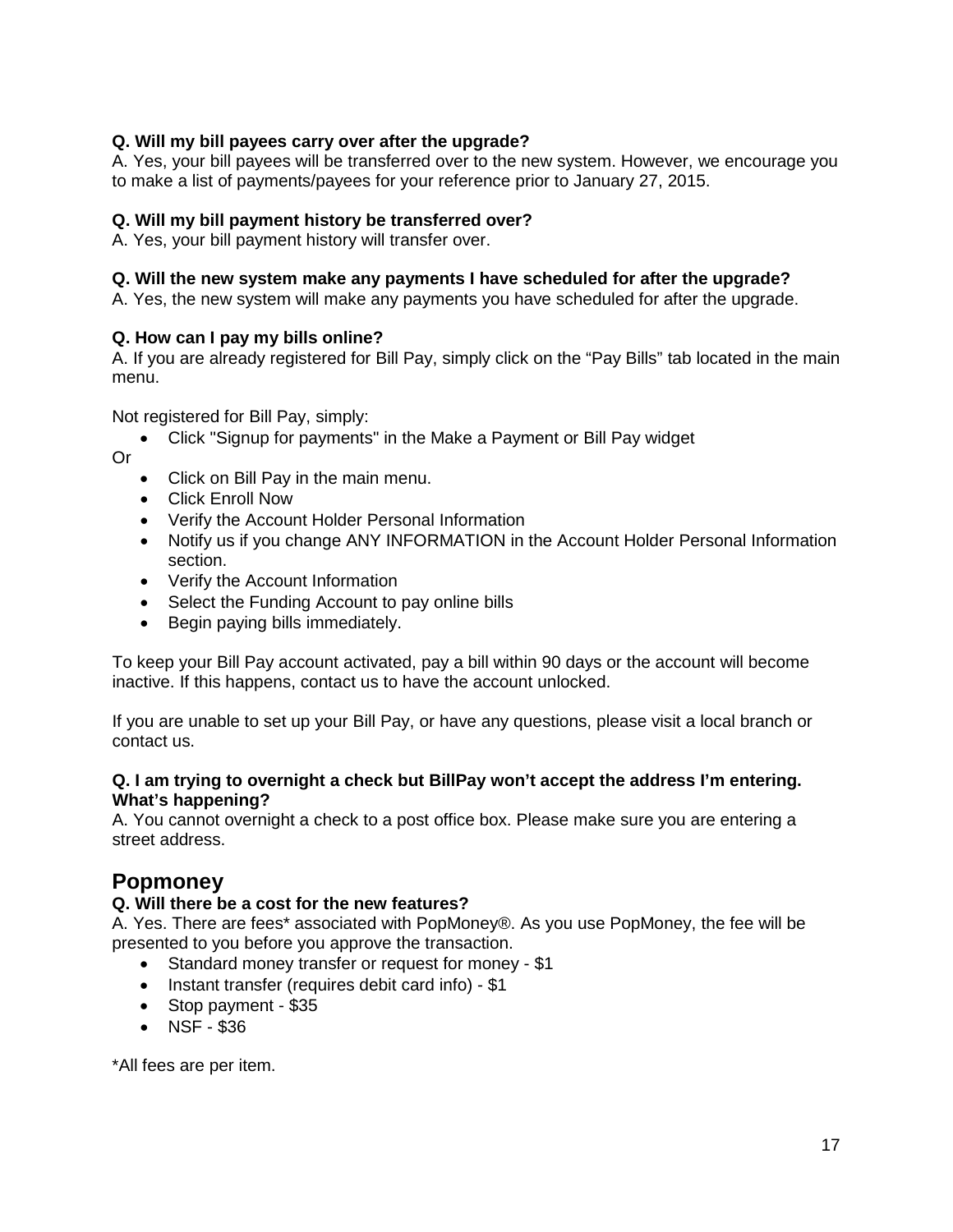## <span id="page-17-0"></span>**Q. Someone I know sent me money using Popmoney, but I can't find the email.**

A. Please check your spam folder for the email before contacting us.

For questions related to Popmoney, visit [https://www.popmoney.com/help.html.](https://www.popmoney.com/help.html)

# <span id="page-17-1"></span>**Trends (also known as AllData PFM)**

## <span id="page-17-2"></span>**Q. What is Trends?**

*A.* Trends is a tool that allows you to create and track budgets, add accounts from multiple financial institutions to get a birds-eye view of your financial picture, and more.

# <span id="page-17-3"></span>**Q. How can I access my information in Trends?**

A. Log into Online Banking and click on "Trends." Please be patient, as it may take a few minutes for your information to properly load.

<span id="page-17-4"></span>**Q. When I click on "Analysis," then click on "Accounts," I am unable to differentiate between some of my accounts – they have the same name. How can I tell the difference?** A. Hover over each of the accounts to reveal additional details.

# <span id="page-17-5"></span>**Q. Where can I find my Client ID?**

A. You can find your Client ID under "settings" in Trends.

# <span id="page-17-6"></span>**Q. I don't see my South Carolina Federal mortgage on my Trends tab.**

A. Please pull in that information manually.

# <span id="page-17-7"></span>**eStatements**

## <span id="page-17-8"></span>**Q. Why can't I see eStatements for the accounts that are linked to my account?**

A. You will only be able to view eStatements for the account that you are signed into on Online Banking.

## <span id="page-17-9"></span>**Q. How do I manage my subscription to eStatements and eNotices?**

A. To discontinue eStatements/eNotices:

- Click on one of your account tiles from the Online Banking home screen.
- Click "Statements."
- Click "Settings" at the top of the page.
- When the options appear, click on "To discontinue or resume accounts" button.
- Check the box under "Discontinue" and hit Submit.
- EStatements/eNotices are now canceled and you will resume receiving paper statements through U.S. Mail.

This affects ONLY eStatements/eNotices and DOES NOT affect your actual account access.

To resume eStatements/eNotices:

- Click on one of your account tiles from the Online Banking home screen.
- Click "Statements."
- Scroll to the bottom of the page and click on the "Change Registration Information" link.
- When the options appear, click on "To discontinue or resume accounts" button.
- Check the box under "Resume" and hit Submit.
- Please read over the "SOUTH CAROLINA FEDERAL CREDIT UNION ELECTRONIC STATEMENT ("eStatements/eNotices") AND DISCLOSURE AGREEMENT" and click "Yes" or "No."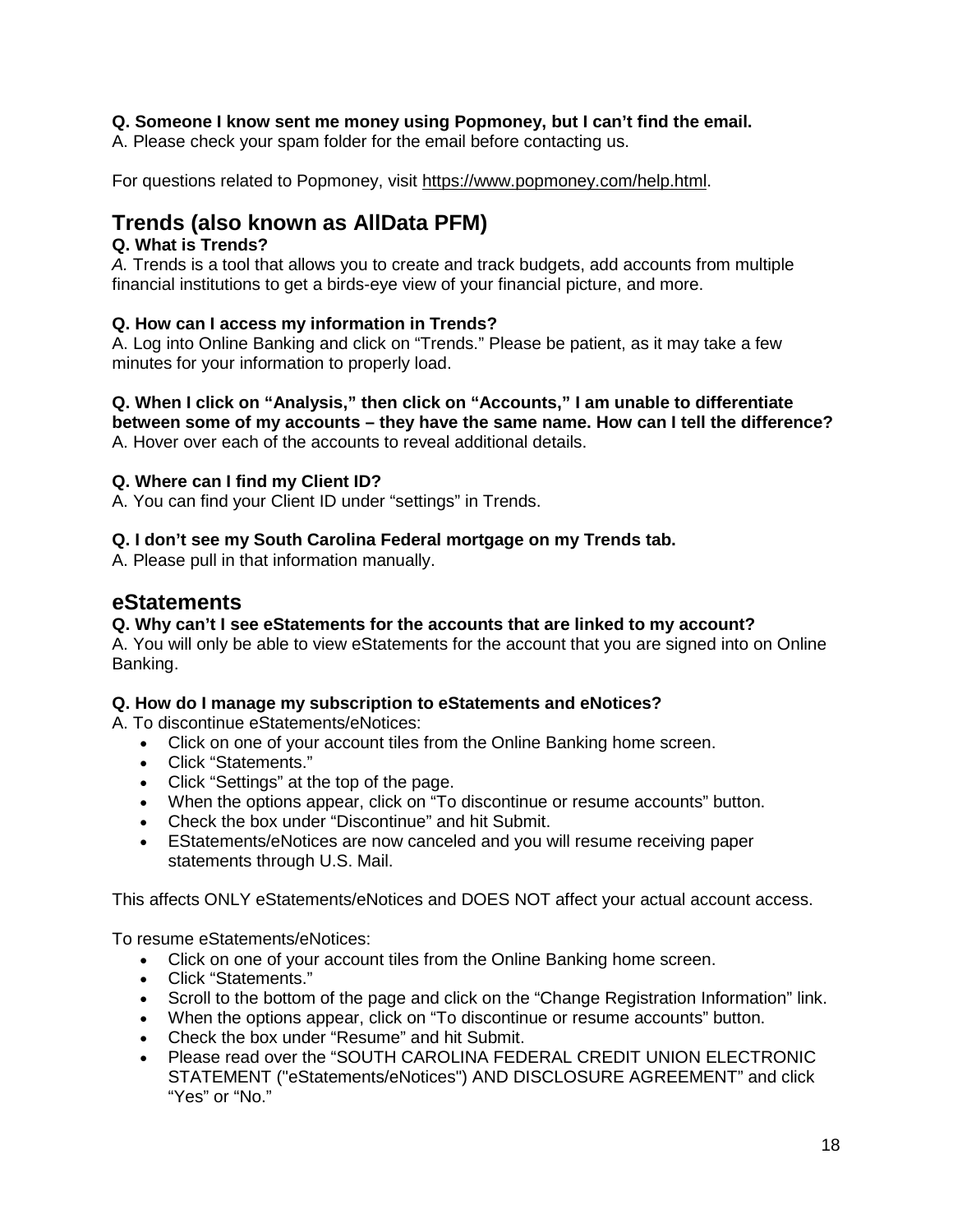- If you click "Yes," you are signed up to resume eStatements/eNotices.
- Your next periodic statement will be sent electronically.
- You will be notified by email when the next statement is available.

# <span id="page-18-0"></span>**Q. Why can't I view my eStatements and eNotices?**

A. If you are having problems accessing eStatements/eNotices, it may be because of recent changes to your operating system software, such as upgrades or downloads. This can affect your computer's ability to connect with a secure site. We recommend the following steps:

- Verify that you are current on all Windows Updates.
- From the START menu, click Windows Updates, and download the recommended updates and patches, then shut down and restart your computer.
- Un-install and re-install Adobe Acrobat Reader.
- Ensure that you are using the most recent version of your browser. For Netscape Navigator, visit [http://channels.netscape.com/ns/browsers/download.jsp.](http://channels.netscape.com/ns/browsers/download.jsp) If you are a Netscape user, please make sure you are configured to read PDF files.

Some pop-up blockers and firewall programs may prevent access to eStatements/eNotices. If you utilize these types of applications, you may need to disable certain features in order to access eStatements/eNotices.

# <span id="page-18-1"></span>**Q. How can I print my account statements?**

A.

- 1. In Online Banking, click on desired account (i.e. savings or checking account tile)
- 2. Click on "Statements"
- 3. Click "Continue"
- 4. Click "Account Statement" next to the desired statement date
- 5. Hover over the document until you see the printer icon appear
- 6. Click the printer icon
- 7. Click "Print"

# <span id="page-18-2"></span>**Q. How can I access my tax forms and/or other documents related to eStatements?**

A.

- 1. In Online Banking, click on desired account (i.e. savings or checking account tile)
- 2. Click on "Statements"
- 3. Click "Continue"
- 4. Click "Tax Form" to view your tax forms OR click "Other Documents" to view your other documents.

# <span id="page-18-3"></span>**Mobile Banking**

# <span id="page-18-4"></span>**Q. What is Mobile Banking?**

A. A service that enables you to access your account information, conduct transfers, and pay and manage your bill payments from any mobile device that has Web browsing capabilities and active data plan.

# **Q. What does Mobile Banking cost?**

A. Mobile Banking from South Carolina Federal Credit Union is FREE for members, but you are required to subscribe to a data plan through your wireless provider. You should check with your wireless provider if you aren't sure whether additional fees might apply.

# **Q. Is Mobile Banking currently available to all users?**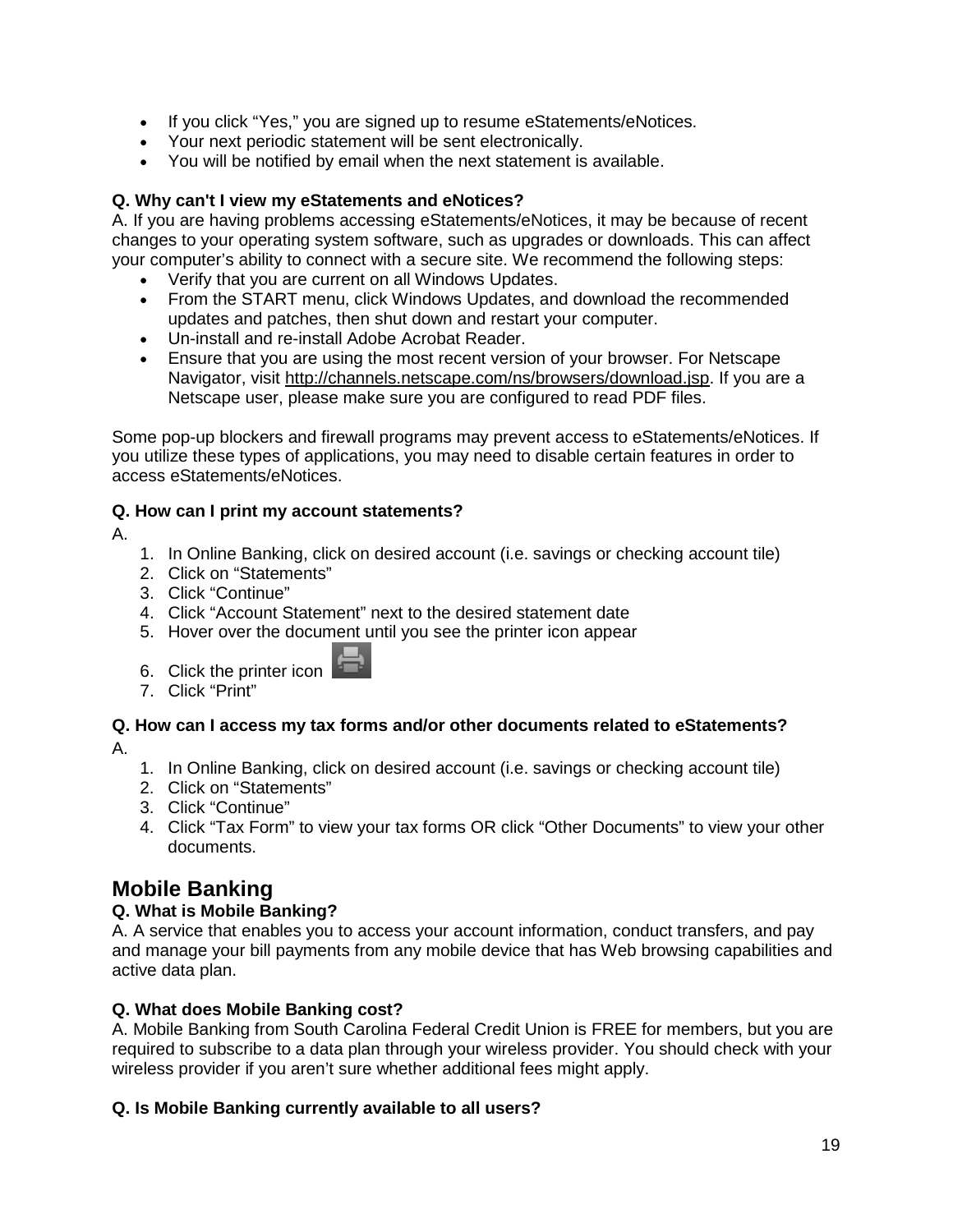A. Mobile Banking is available to all users that own mobile devices with Web browsing capabilities and that subscribe to a data plan through their wireless carrier. Please note that you must have an Online Banking login and password to use Mobile Banking.

# **Q. Will Mobile Banking work on my mobile phone?**

A. Mobile Banking will work on any mobile device with Web browsing capabilities and an active data plan through a wireless carrier.

# **Q. Which mobile service providers support this service?**

A. The service works on all major mobile providers in the U.S., including but not limited to:

- Alltel
- AT&T
- Cellular One (Dobson)
- Nextel
- Sprint
- T-Mobile
- US Cellular
- Verizon Wireless
- Virgin Mobile

# <span id="page-19-0"></span>**Q. How does Mobile Banking work?**

A. From a mobile device with Web browsing capabilities and an active data plan, all you have to do is open a browser and enter South Carolina Federal Credit Union's URL, m.scfederal.org to access mobile banking home page.

Enter your user ID and password – the same you use for Online Banking – and select the Log In button. No separate or different registration is required. Answer any additional security questions - then select the Continue button to access Mobile Banking.

Once logged in, you can:

- Access Your Accounts the Mobile Banking experience is virtually the same as online banking, although on a smaller screen.
- Pay Bills you must first register and set-up your payees / billers on a PC before utilizing bill payment through Mobile Banking.
- Make Transfers you must have more than one account on Online Banking for this functionality to be available on Mobile Banking.

## <span id="page-19-1"></span>**Q. How do I enroll in mobile banking and/or the mobile app?**

A. To enroll in mobile banking:

- 1. Click on "Mobile" in the navigation bar
- 2. Read and agree to the Terms and Conditions for Mobile Banking
- 3. Select the accounts you want to have access to through Mobile Banking (from the Mobile menu, click "My Accounts").
- 4. Click "Continue"
- 5. Select your time zone
- 6. Select the account(s) you wish to access through Mobile Banking and confirm their nicknames; click "Continue"
- 7. Enter your mobile phone number; click "Continue"
- 8. Enter the activation code we sent to your phone; click "Activate"

New app icon: Old app icon: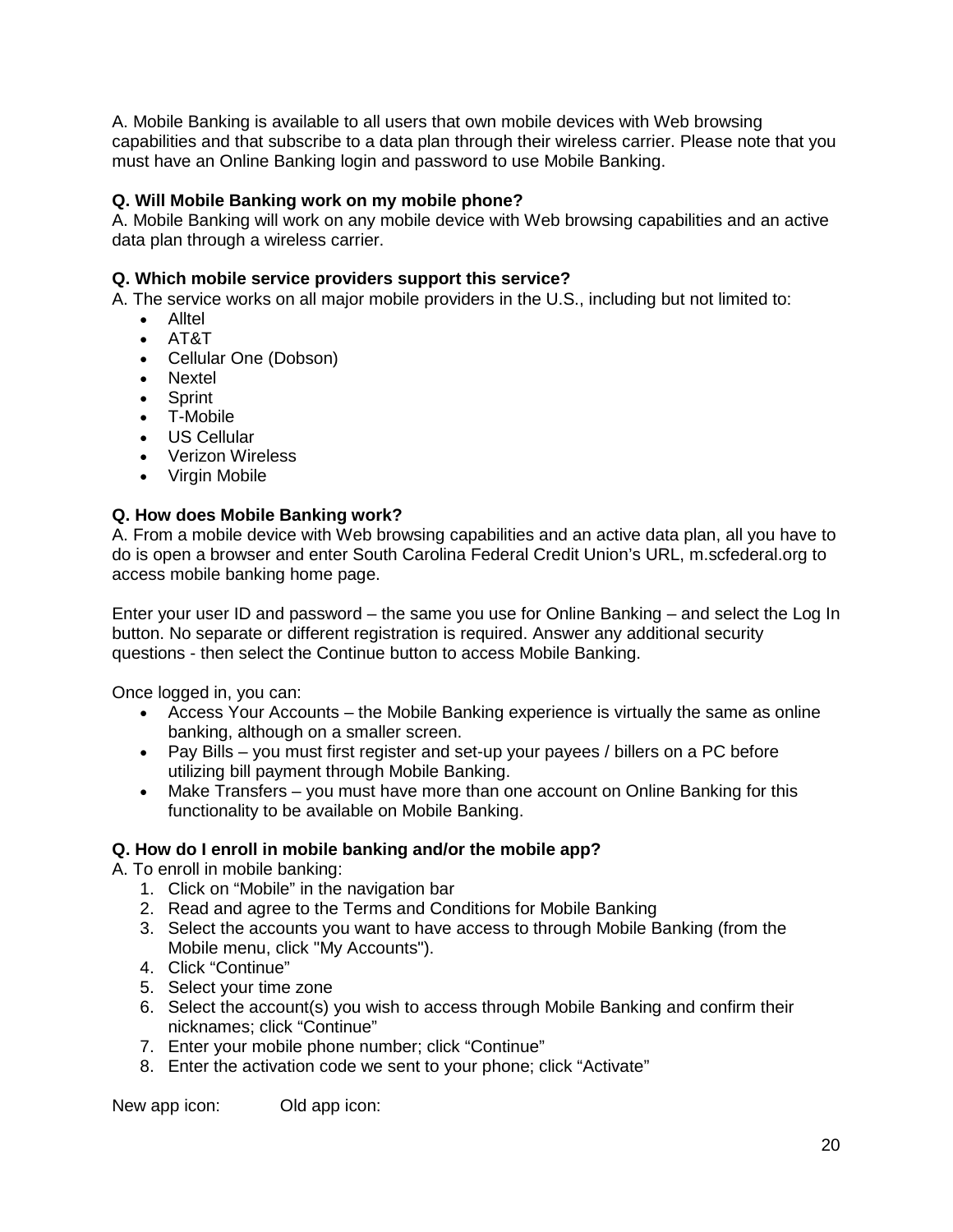

## <span id="page-20-0"></span>**Q. I am unable to access my accounts via Mobile Banking.**

A. Please ensure that you have logged into Online Banking first using a computer and have enrolled by clicking on the "Mobile" tab.

#### <span id="page-20-1"></span>**Q. Will I be able to view my linked accounts in addition to my account on mobile banking?**

A. Your cross-accounts will display within Mobile Banking if you have cross-account set up on your accounts. Additionally, you can still access your other accounts by logging out of one account, and logging into another account.

Although you may transfer funds to those accounts, the balances are not available to view.

Please note that you will only be able to log into one account per mobile phone, unless you are accessing your accounts from an iPad or using the browser-based mobile tool.

## <span id="page-20-2"></span>**Q. Why does the app need access to my information such as my calendar, contacts, etc.?**

A. Our app needs access to the following information on your mobile phone for the following reasons:

- Contacts/Calendar Popmoney access contacts to make transfers. The calendar is accessed when picking a payment or transfer date.
- Location The app uses the phone's GPS when searching for ATM or branch location.
- Phone The support number is in the app under terms and conditions. This permission allows the app to access the phone to make a call.
- Camera/Microphone The camera is used for Mobile Deposit Transactions
- Wi-Fi connection information Wi-Fi helps with connectivity.

#### <span id="page-20-3"></span>**Q. What options are available?**

A. You can search for branch and ATM locations, view transaction history, transfer funds and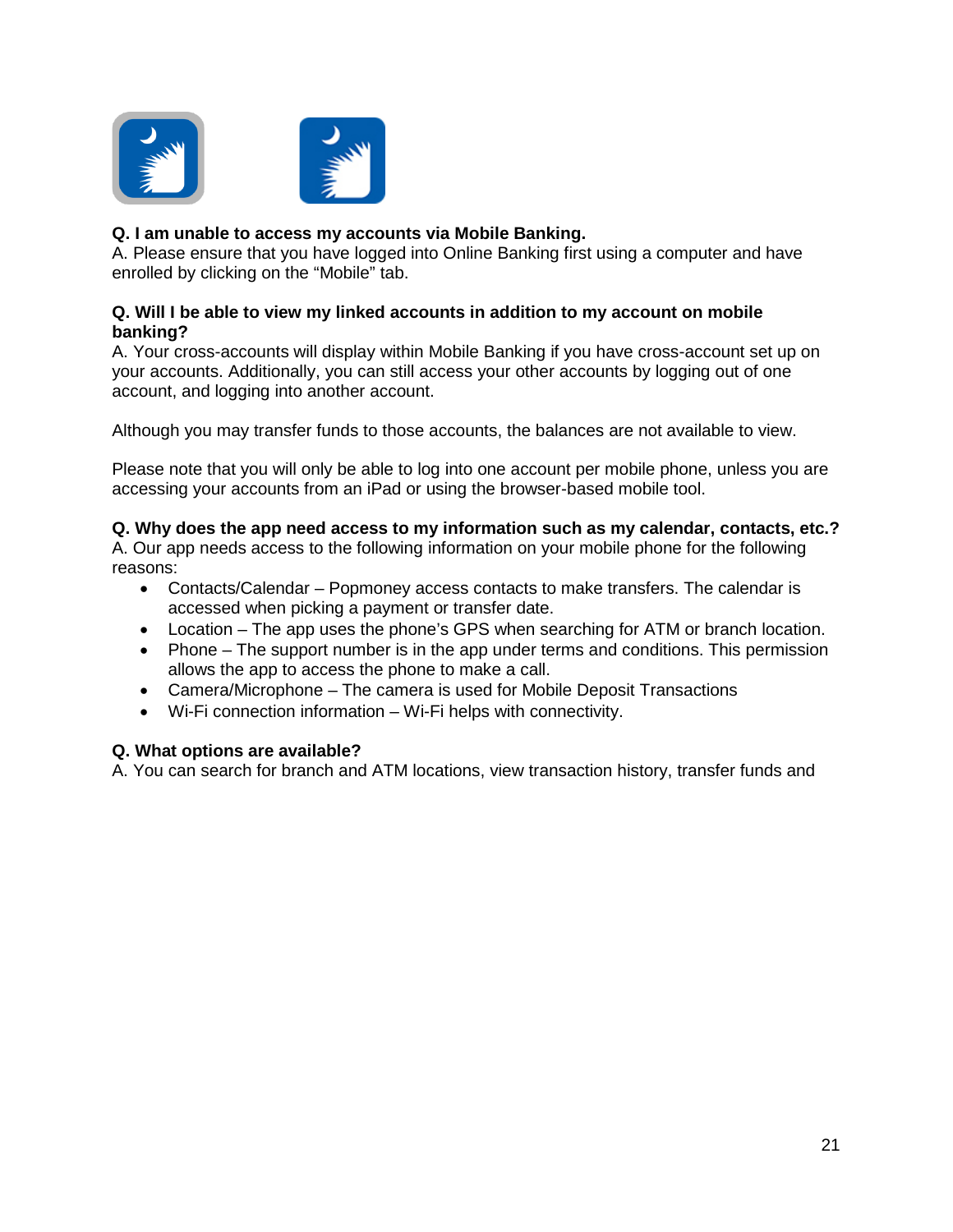pay bills. Please refer to the chart below for clarification:

**Compare Services** 

| <b>Features</b>                                                     | <b>Text</b><br><b>Banking</b> | <b>Mobile</b><br><b>Browser</b> | <b>Phone</b><br><b>Application</b> | <b>Tablet</b><br><b>Application</b> |
|---------------------------------------------------------------------|-------------------------------|---------------------------------|------------------------------------|-------------------------------------|
| <b>Check account balance</b>                                        |                               |                                 |                                    |                                     |
| <b>View transaction history</b>                                     |                               |                                 |                                    |                                     |
| Transfer money between accounts                                     | N/A                           |                                 |                                    |                                     |
| <b>Pay Bills</b>                                                    | N/A                           |                                 |                                    |                                     |
| Popmoney                                                            | N/A                           |                                 |                                    |                                     |
| Deposit checks to your account using your phone or tablet<br>camera | N/A                           | N/A                             |                                    |                                     |
| Find nearby ATMs or branch locations                                | N/A                           |                                 | N/A                                | N/A                                 |

## <span id="page-21-0"></span>**Q. How many transactions can I see on my phone at a time?**

A. When you select an account name link on the Accounts tab, up to 10 transactions display. Click on "Next 10" to view more of your transactions.

## **Q. Can I see transactions for a different time period?**

A. No. To view a complete list of your transactions, please view your account in Online Banking by visiting scfederal.org.

## **Q. Can I change accounts on the Transaction History page?**

A. No. Click on "Back," then "Menu" to view transactions for a different account.

## **Q. Where can I locate the transaction details?**

A. Within the Transaction History page, the payee name is listed (e.g., Target) along with the date, and amount.

## <span id="page-21-1"></span>**Q. Can I see scheduled transfers on my phone?**

A. No; please log into Online Banking from a computer to view your scheduled transfers.

## **Q. Why can't I access the Bill Pay tab?**

A. The Bill Pay tab is only enabled for users that have signed up for Bill Pay within the Online Banking on a personal computer and have set up one or more payees (people or companies you want to pay). When you are ready to make payments on your phone, selecting the Bill Pay option will open the Make a Payment page.

## <span id="page-21-2"></span>**Q. Can I register for Bill Pay on my phone?**

A. Sorry, not at this time. You must access Online Banking using a personal computer, find the "Pay Bills" button and enroll there. Chances are you automatically registered for Bill Pay when you signed up for Online Banking. If so, all you need to do is set up one or more payees (people or companies you want to pay) to get started.

## **Q. How do I make a payment using my phone?**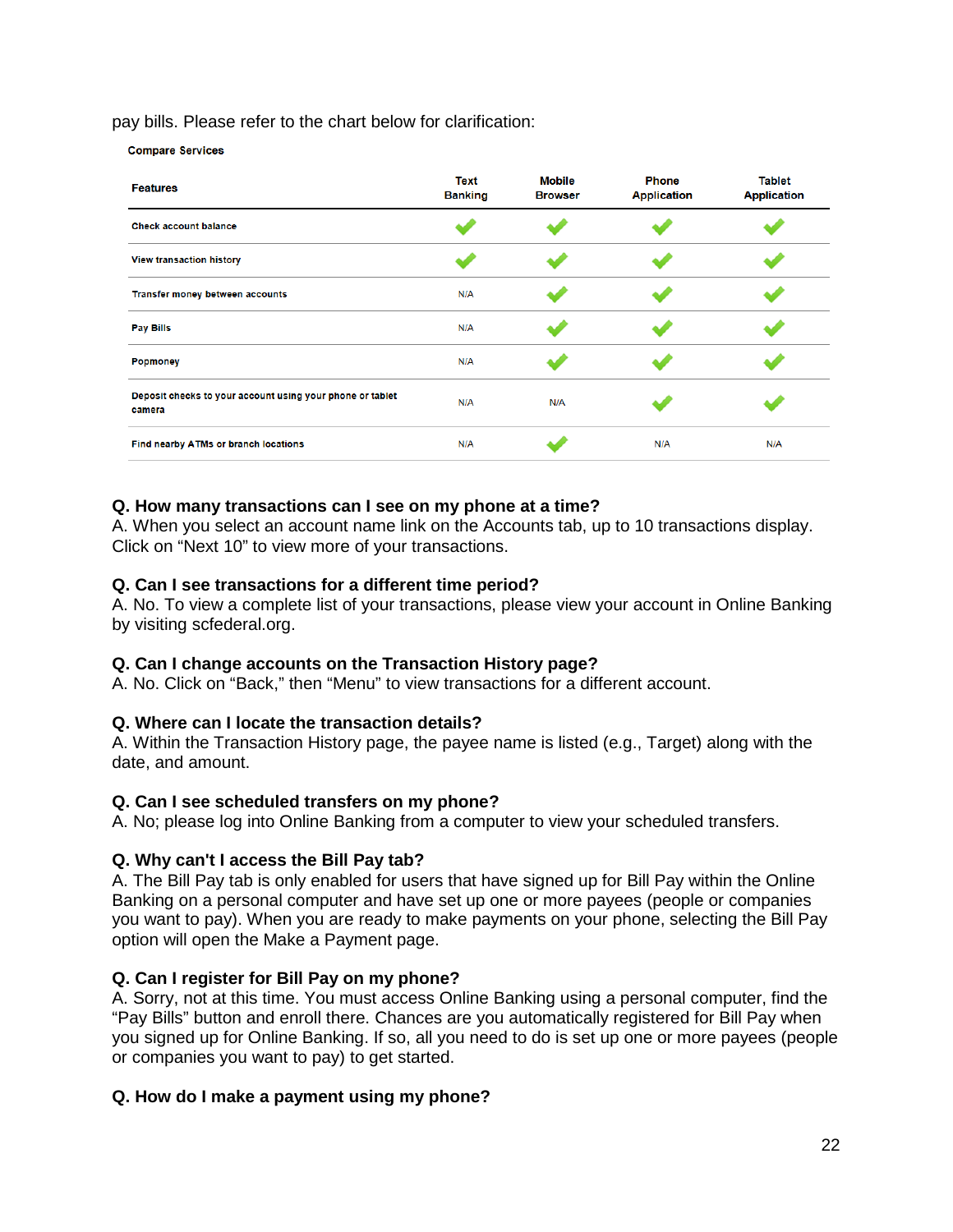A. Select the Bill Pay tab and review the Pay from account (to change it, select another account from the dropdown field and select the Change button). Then select a payee name link from the list and enter the Amount of the payment and the date to send / deliver the payment (as MMDDYYYY) then select the Pay button. A confirmation message is then displayed, select OK (or Submit) to continue.

# **Q. Can I see completed payments on my phone?**

A. Yes, just select the Payment History button on the Make a Payment page. You will see the most recent 10 payments that have been made. Use the More History button to see additional payments, a maximum of 90 days in the past. The details provided include the payee name, payment date, amount and "From' account.

# **Q. How do I log out?**

A. When you're ready to log out, just select the Log Out button at the top right of the page to exit Mobile Banking and return to the Login screen.

## **Q. Are my challenge question answers case sensitive?**

A. No, your challenge answers are not case sensitive (e.g., Pine is the same as pine). However, they must be in the same format that was originally used (e.g., 1/2/15 is not the same as 01/02/2015 or Jan 2, 2015). Try to select answers that only you know and ones that you should be able to remember.

# **Q. Is a password needed for Mobile Banking?**

A. Yes. From your mobile device, all you need to do is login to Mobile Banking the same as you would Online Banking, using the same log-in information you do for Online Banking. No separate Mobile Banking sign-up is required.

## **Q. I have disconnected my mobile phone. Will my service continue to work?**

A. For Mobile Banking to work, you must have a mobile device with Web browsing capabilities and active data plan through a wireless carrier.

## **Q. I have a new mobile device and phone number. Will Mobile Banking work on it?**

A. Yes. You can access Mobile Banking from any of your mobile devices, as long as the mobile device has Web browsing capabilities and active data plan through a wireless carrier.

## **Q. Is it safe to bank using the Mobile Banking service?**

A. Yes. To protect your privacy, you are required to authenticate yourself, using the same information from Online Banking, on each individual mobile device. And all communication between your mobile device, wireless provider and the mobile banking server are encrypted. In addition, your passwords, answers to challenge questions and account information are never stored by the mobile device or in the Mobile Banking application.

## **Q. Is help available through my mobile device?**

A. For help regarding South Carolina Federal's Mobile Banking product, contact us by phone 843.797.8300 (Charleston) or 800.845.0432 (Nationwide) or email [contactcenter@scfederal.org.](mailto:contactcenter@scfederal.org?subject=Help%20Regarding%20Mobile%20Banking%20Product) For help regarding your mobile device and/or wireless Internet connectivity, contact your wireless provider.

## **Q. My session timed out pretty quickly, can I change the timeout value?**

A. Five minutes is the only timeout option. For your security and protection, when there has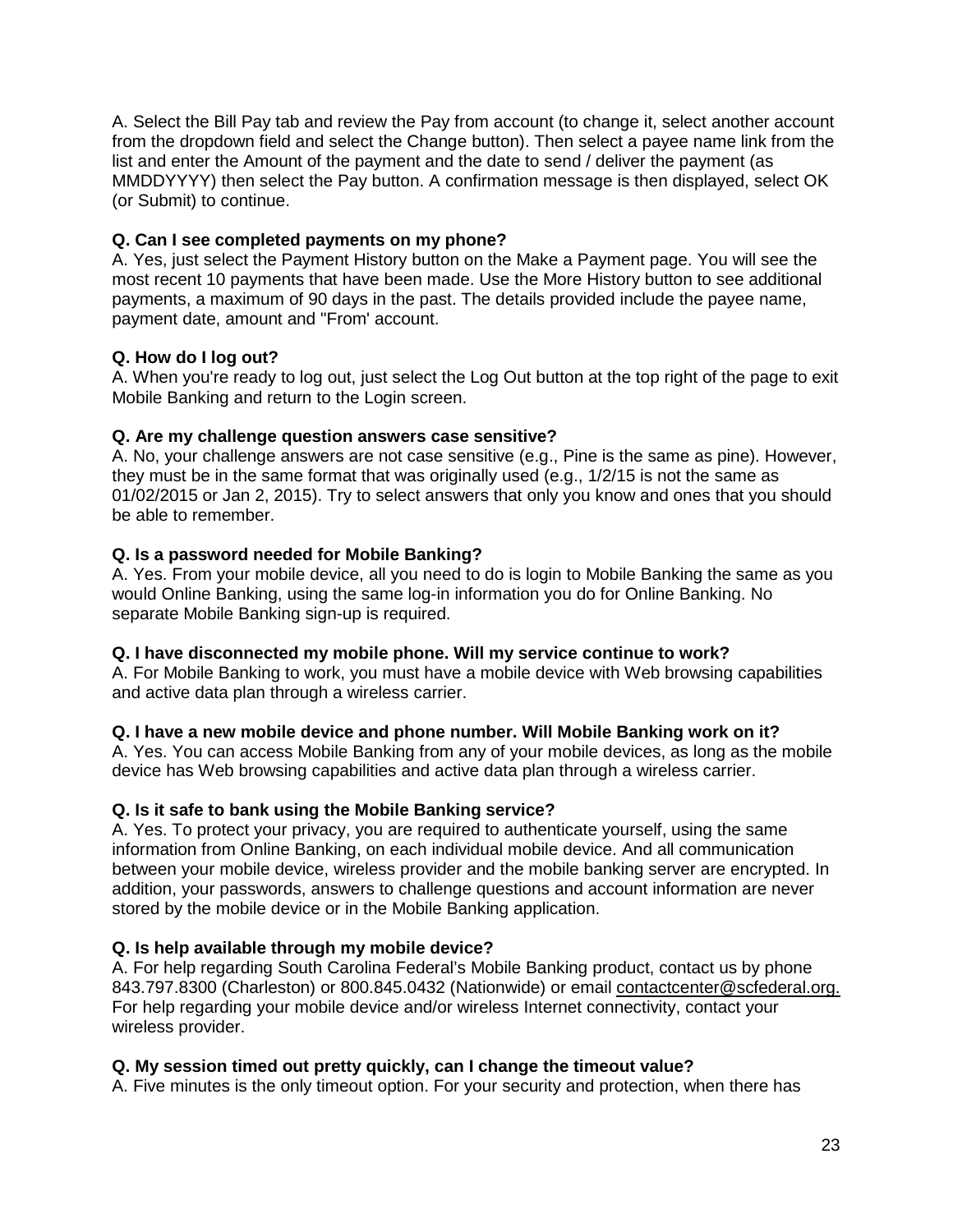been no account activity for five minutes, the session times out and display the Mobile Banking log in page with a Session Expired message.

#### <span id="page-23-0"></span>**Q. I logged into the Mobile App and had to change screens to look at another app/email/etc. and now I have to log in again. Can I choose to stay logged in?**

A. No; this is an intended feature of our Mobile app for your security and protection. You will have to log in each time you switch screens.

## <span id="page-23-1"></span>**Q. Why do I have to answer security questions within Mobile Banking?**

A. This is an enhanced security feature of Online Banking 2015.

# <span id="page-23-2"></span>**Q. Can I view pending transactions within Mobile Banking?**

A. No; please log into to Online Banking from a PC to view your pending transactions. The balance that displays within Mobile Banking is your current balance, not available balance.

# <span id="page-23-3"></span>**Q. I was locked out, but contacted South Carolina Federal and was able to unlock my**

**account. However, I still am unable to log into the Mobile App. What's happening?** A. Please ensure that you have logged into the desktop version of Online Banking before attempting to log into the Mobile App.

# <span id="page-23-4"></span>**Remote Deposit**

# <span id="page-23-5"></span>**Q. What is Remote Deposit?**

A. Remote Deposit offers you a secure, convenient way of depositing paper checks into your account remotely using our Mobile App with your iPhone™ or Android™ smartphone or tablet.

## **Q. How do I deposit a check with Remote Deposit**

A. Using South Carolina Federal's Mobile App:

- Tap "Deposits"
- Select "New Deposit"
- Select the account where you would like to deposit the funds
- Enter the check amount
- Select "Continue"
- Take a picture of the front of your check (make sure to include all four corners of your check)
- Select "Capture Front"
- Select "Use" once photo is accepted
- Take a picture of the back of your check (make sure to include all four corners of your check and make sure you have endorsed it and written "Via Remote Deposit")
- Select "Capture Back"
- Select "Use" once photo is accepted
- You will be asked to confirm your deposit details before completing the deposit
- Select "Yes"

## <span id="page-23-6"></span>**Q. Who is eligible to use Remote Deposit?**

A. Remote Deposit is available to members who are

- In good standing
- Mobile App users with a smartphone or tablet

South Carolina Federal has the right to not approve, suspend or terminate your use of Remote Deposit at any time and without prior notice to you, please see the Remote Deposit section of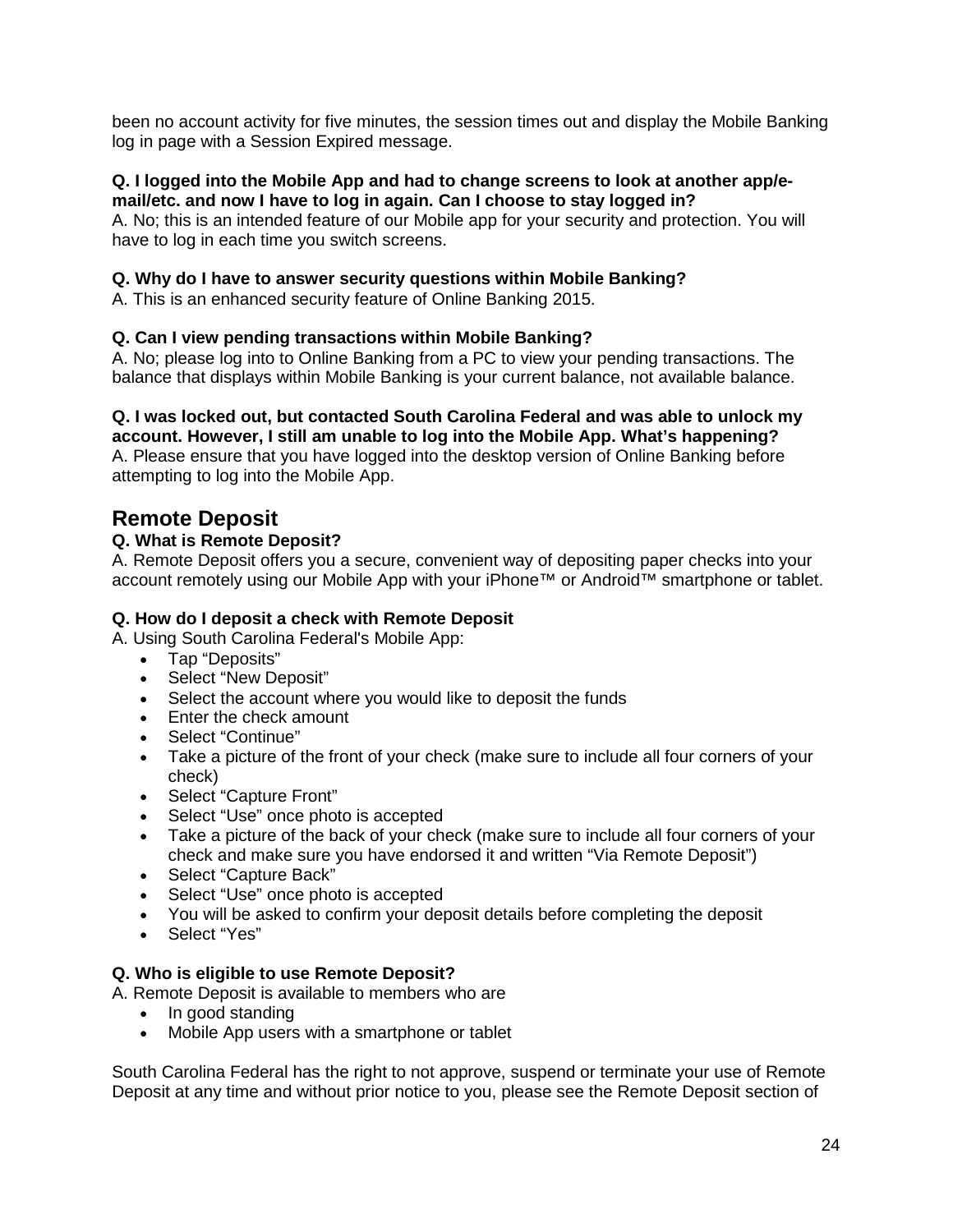the Mobiliti (Mobile Banking) Terms and Conditions.

## **Q. What type of mobile device do I need to use Remote Deposit through South Carolina Federal's Mobile App?**

A. Remote Deposit is supported on mobile devices that meet the following criteria:

- Android or iPhone device
- A 2MP or higher camera
- Apple iOS 4.0 or later
- Android 1.5 or up

# <span id="page-24-0"></span>**Q. Is there a cost for using Remote Deposit?**

A. Remote Deposit is free, beginning on acceptance of the Mobiliti (Mobile Banking) Terms and Conditions.

# **Q. When will the funds be available when making a Remote Deposit?**

A. Check deposits made using Remote Deposit are subject to verification and will generally be available for withdrawal within one (1) business day. Once you reach the screen showing "Deposit Pending," the system has accepted your deposit. Next, the Remote Deposit Administrator will review your deposit and accept or deny it. You will not receive notification of this decision. You can review your deposit history in Online Banking or in the Mobile App to view the status of your deposit.

To use the mobile app to determine if your Remote Deposit has been accepted, follow these steps:

- 1. Log in to the mobile app (the same one you used to deposit the check)
- 2. Go to Deposits
- 3. View Deposit History
- 4. Select Deposit in question
- 5. Status will display

Deposits received on weekends, federal holidays and Monday through Friday after 5 p.m. ET are processed on the following business day.

## <span id="page-24-1"></span>**Q. Are there limits for deposits made using Remote Deposit?**

A. You are not limited to the number of deposits you can make using Remote Deposit. However, there are daily and per item limits on the deposit amounts that can be processed per user. Members cannot deposit more than:

- \$2,000,00 per item
- \$2,000.00 per day

## <span id="page-24-2"></span>**Q. What do I do with the paper check after the deposit is submitted?**

A. Once your check image has been credited to your account, you must retain the original check for sixty (60) days. You may not present the original check or any image or substitute check created from the original check for payment at any other financial institution. During this 60-day period, you must store the original paper check securely and you must make the original paper check available to us for review at any time and as necessary for us to facilitate the clearing and collection process, to address third party claims, or for our own audit purposes.

## **Q. What are some tips using Remote Deposit?**

A. Through South Carolina Federal Mobile App:

• Close other apps running in the background.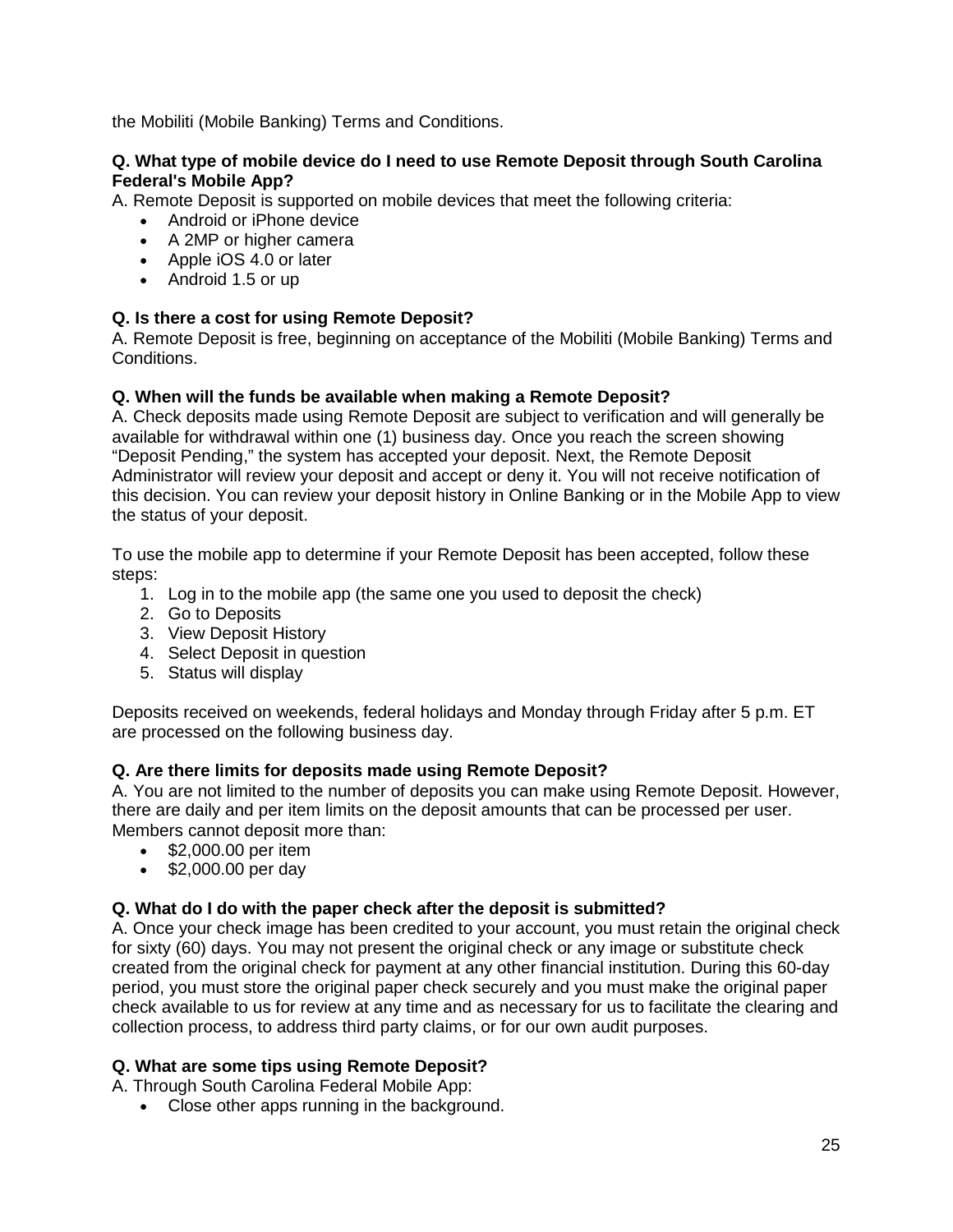- Plan to take your check photos in a well-lit area to avoid shadows.
- Place your check on solid dark backgrounds before taking your photos.
- Keep the check within the on-screen corners when capturing your photos.
- Keep your phone or tablet flat and steady above the check when taking your photos.
- Flatten folded or crumpled checks before taking your photos.
- Verify that the back of your check is signed (endorsed) and labeled "Via Remote Deposit."
- Make sure that the entire check image is visible and in focus before submitting your deposit.
- Confirm that the check amount entered matches the amount written on your check.
- Check deposits are subject to verification and will generally be available for withdrawal within one (1) business day.

South Carolina Federal reserves the right to hold the funds in accordance with the Funds Availability Policy Disclosure in your Account Agreement.

# <span id="page-25-0"></span>**Q. Will I still receive confirmation e-mails?**

A. No, you will have to check the mobile app for the status of your remote deposit.

# <span id="page-25-1"></span>**Text Banking**

# <span id="page-25-2"></span>**Q. How do I enroll in Text Banking?**

- A.
- 1. Log into Online Banking by visiting scfederal.org
- 2. Click on "Mobile"
- 3. Read and accept the Terms and Conditions
- 4. Select "Text Messaging" from the services menu and click "Continue"
- 5. Select your time zone
- 6. Select the account(s) you wish to access through Mobile Banking and confirm their nicknames; click "Continue"
- 7. Enter your mobile phone number; click "Continue"
- 8. Enter the activation code we sent to your phone; click "Activate"

## <span id="page-25-3"></span>**Q. I see my device in the "My Devices" tab, but am unable to change my Mobile Banking Services. How do I enroll in Mobile Banking/Text Banking?**

A. Click on "Add New Device" and walk through the steps with the phone number you'd like to use for Mobile Banking/Text Banking. As a reminder, you can only set up one device per account.

## <span id="page-25-4"></span>**Q. Is Text Banking secure?**

A. Text Banking service is secure. Text messages will never contain confidential information about you or your accounts. Messages will never contain full account numbers.

# **Q. Will I be charged for Text Banking?**

A. We won't charge you, but standard carrier fees for text messaging may apply. Please check with your mobile phone carrier if you are not sure what fees apply when you send and receive text messages.

## **Q. Will Text Banking work on my phone?**

A. Yes, as long as you have text messaging enabled with your mobile carrier it will. Please check with your mobile carrier if you are unsure.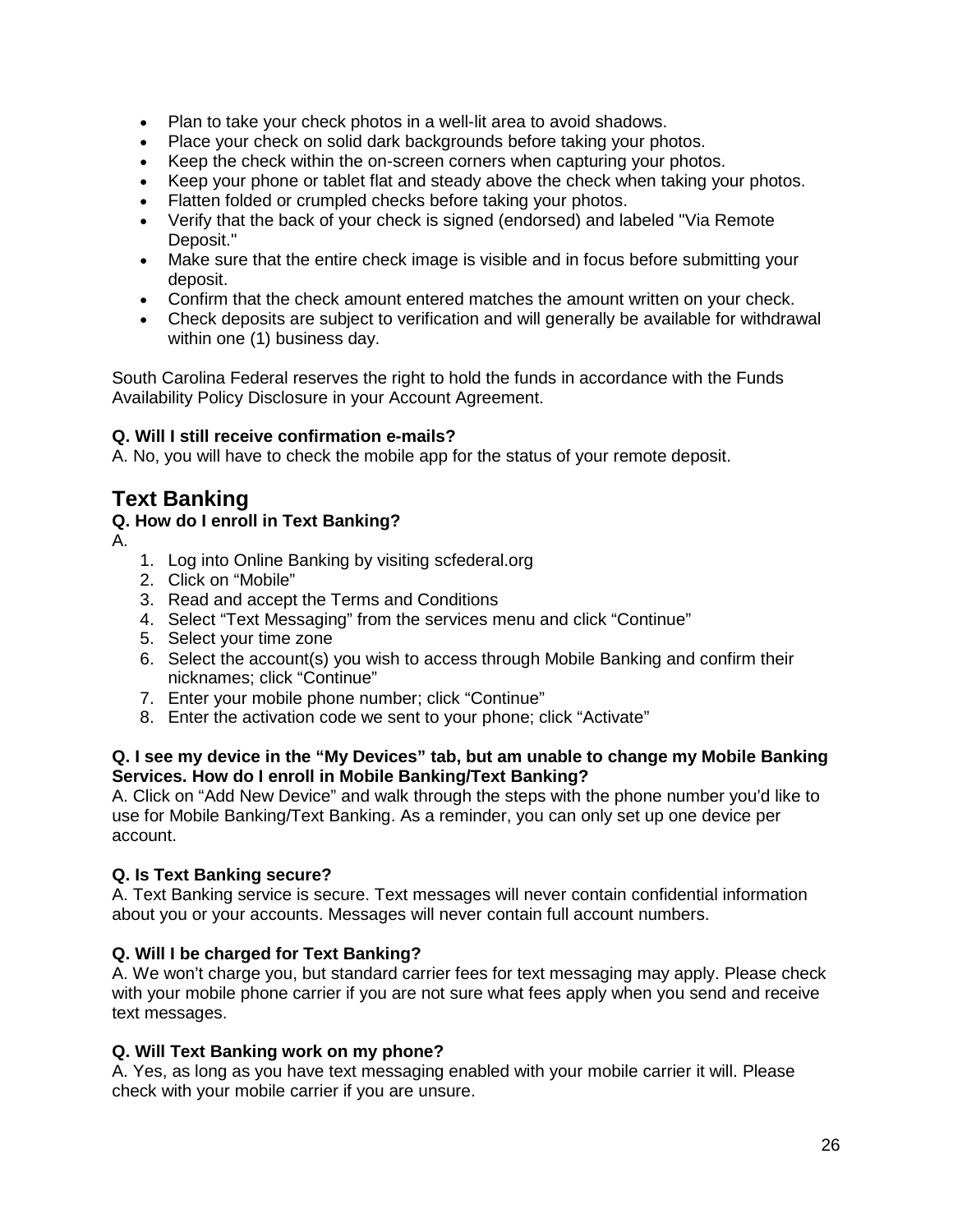# **Q. Which carriers do you support?**

A. Our Text Message Banking service works on all major mobile providers in the U.S., including the ones listed below. However, there are many more carriers that support Text Message Banking:

- AT&T
- Alltel
- Cellular One Dobson
- Nextel
- Sprint
- T-Mobile
- Unicel
- US Cellular
- Verizon Wireless
- Telos

# <span id="page-26-0"></span>**Q. How do I deactivate the Text Message Banking?**

A. You can text back STOP to 898265 on your activated cell phone, or you can follow these steps within Online Banking:

- Click on "Mobile"
- Choose "Change My Mobile Banking Services" from the drop down menu next to the corresponding device
- Click "Go"
- Unselect "Text Messaging" from the services menu so that there is not a check mark in the box
- Click "Continue"

# <span id="page-26-1"></span>**Q. Why do I need to verify my phone?**

A. Verifying your phone is a one-time step and is one way we ensure the security of mobile text messaging.

## **Q. Where do I find my activation code?**

A. During setup we will send you a text message with your activation code. If you have already submitted your mobile number during setup, please check your mobile device now. You should receive a text message with your activation code within a few minutes.

## **Q. Can I come back later to enter my activation code?**

A. Yes you can. If you experience difficulties, we recommend that you go through the setup process again and get a new code.

## **Q. I still have not received my activation code, what do I do?**

A. It might take several minutes to receive your code. If you feel you have waited long enough, you can click the Resend it link. Please check your mobile device shortly for a new text message. If you are still experiencing problems, be sure you entered in the correct mobile number during setup.

## **Q. Can I get the balances of my accounts?**

A. Yes - when you text "BAL" to 898265, we will reply with a message containing the balances of all your checking, savings and any other accounts.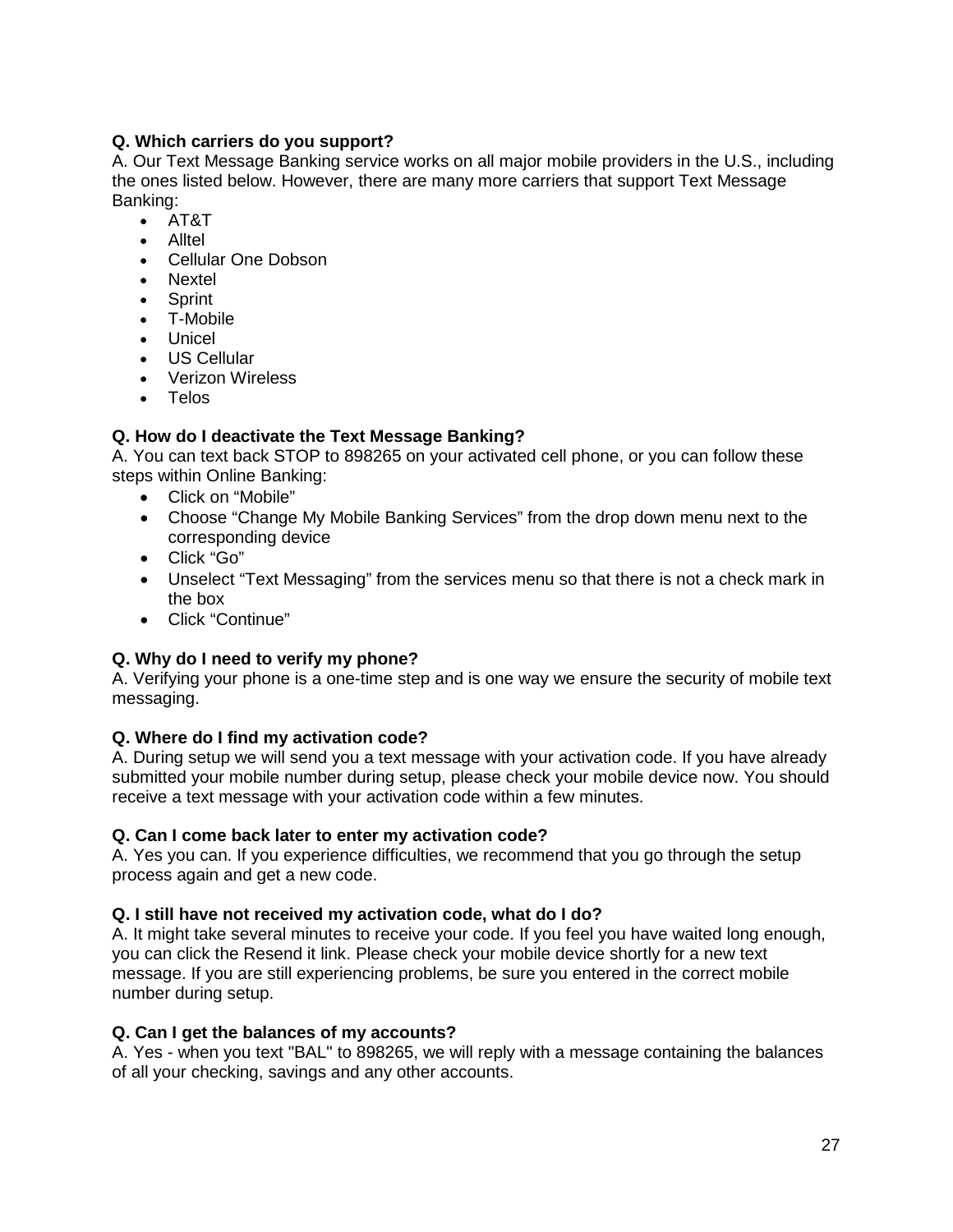# **Q. What commands or keywords can be used?**

A. Use any of the following commands/keywords:

- $\bullet$  BAL = Account balances
- HIST + texting nickname (ex. HIST Checking) = Account history
- STOP = Cancel
- $\bullet$  HELP = Help on keywords

## <span id="page-27-0"></span>**Q. Are keywords case sensitive?**

A. No, keywords are not case sensitive. Example: You can type "help" or "HELP."

## <span id="page-27-1"></span>**Q. What is the number I should use to send the keywords?**

A. The short code is 898265. This short code will only work if you have activated the Text Message Banking Service.

## **Q. How long does it take to get a text message?**

A. You'll receive a text message response within a minute. Exact timing will depend on your mobile service carrier.

## **Q. Is there any password needed for Text Message Banking?**

A. You don't need a password to access your account information via text message.

# **Q. Can I change or add my number online?**

A. Yes. Follow these steps within Online Banking:

- 1. Click on "Mobile"
- 2. Click on "Change my phone number" or "Stop using this device for Mobile Banking" and click "Go"
- 3. Follow the steps accordingly

## <span id="page-27-2"></span>**Q. Is it possible to set up text alerts?**

A. Yes. Just click on "Settings," then "Security and Alerts," then "Alerts." From here you can set up a variety of different alerts. If you want us to send the alerts to your mobile phone, make sure that box is selected.

## **Q. Can I transfer funds to my primary account using my phone?**

A. You cannot transfer funds via Text Banking; however, you can transfer funds using our Mobile App.

## <span id="page-27-3"></span>**Q. I share a joint account. Can I set up two phones for the same account?**

A. No, only one phone number may be set up for one account.

# <span id="page-27-4"></span>**EMFA**

## <span id="page-27-5"></span>**Q. What is Enhanced Multifactor Authentication?**

A. Enhanced Multifactor Authentication (EMFA) is a new way of authenticating a person's identity when logging into Online Banking. EMFA means two different types of authentication must be passed – your password and a Onetime Use Passcode (OTP). By using two different factors of authentication, we get a higher assurance that you are the correct intended user.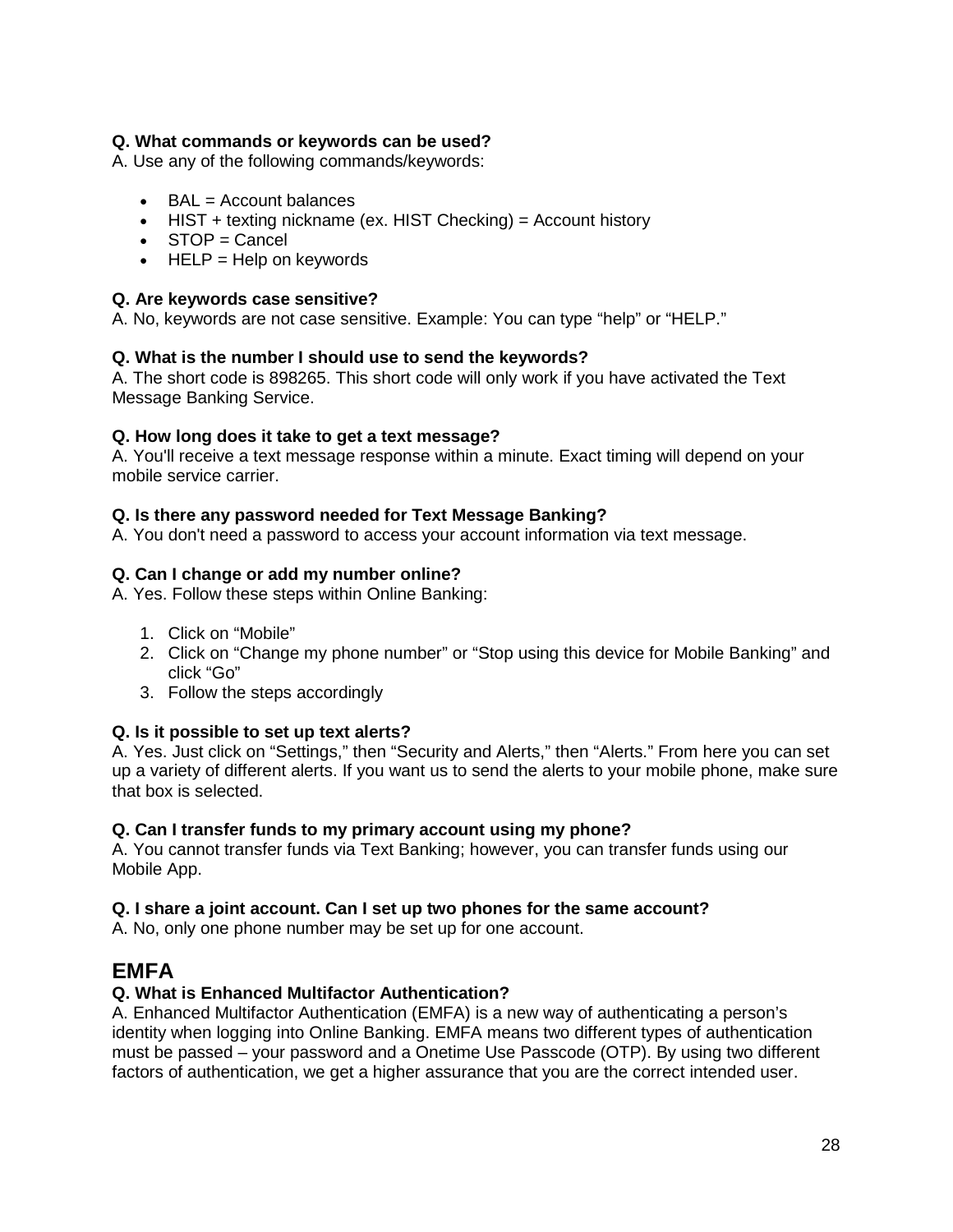# <span id="page-28-0"></span>**Q. Why the change to your log-in process?**

A. To meet the suggested guidance of the Federal Financial Institutions Examination Council and to further protect your Online Banking experience.

## <span id="page-28-1"></span>**Q. What information will be required?**

A. You will be prompted for your username and password, as usual. In addition you will be required to provide information that enables us to send you a One-Time Use Passcode (OTP). You will need to have a phone on hand. We recommend that you enroll your personal mobile phone. Enrolling a phone number that is shared with others is not recommended.

## <span id="page-28-2"></span>**Q. How will I receive the one time passcode or challenge questions?**

A. If you're using Online Banking via a desktop, you'll receive it either by text or voice call. If you're using Online Banking via the mobile app, web-based app, or mobile banking site, you'll be prompted to answer challenge questions.

#### <span id="page-28-3"></span>**Q. When will I know that Enhanced Multifactor Authentication is set for my accounts?**

A. You will be prompted to sign up when you log into Online Banking. Follow the instructions to enroll your computer by providing the information requested.

#### <span id="page-28-4"></span>**Q. What about Mobile Banking or Mobile App?**

A. Mobile Banking and Mobile App will continue to use challenge questions to confirm your identity.

#### <span id="page-28-5"></span>**Q. Can I access my accounts from other computers such as my home, my office or on the road?**

A. Yes, you can access your accounts from any computer.

## <span id="page-28-6"></span>**Q. Will I have to do these steps with all my South Carolina Federal accounts?**

A. Yes, each separate login requires you to go through the enhancement process.

## <span id="page-28-7"></span>**Q. Is there a limit to the number of security phones I can have on my account?**

A. You may have up to five security phones on your account.

## <span id="page-28-8"></span>**Q. Does the upgrade require a different Internet Explorer version?**

A. Yes. Your Online Banking pages are supported by most modern browsers. In order to ensure the best possible experience, please be sure you are using the most up to date versions of the browsers listed below. Your browser will need both Javascript and cookies enabled to access and operate within the site.

- Microsoft Internet Explorer 9
- Microsoft Internet Explorer 10

If you are not using one of the supported browsers listed above, you may encounter issues within your Online Banking experience. We recommend switching to one of the supported browsers listed above in order to ensure you have an optimal Online Banking experience.

#### <span id="page-28-9"></span>**Q. I am planning on going out of the country and want to be able to check Online Banking. Will I be able to validate my account using EMFA?**

A. Yes – you will need to follow that country's rule for how to enter your phone number and ensure that your phone is supported in that country.